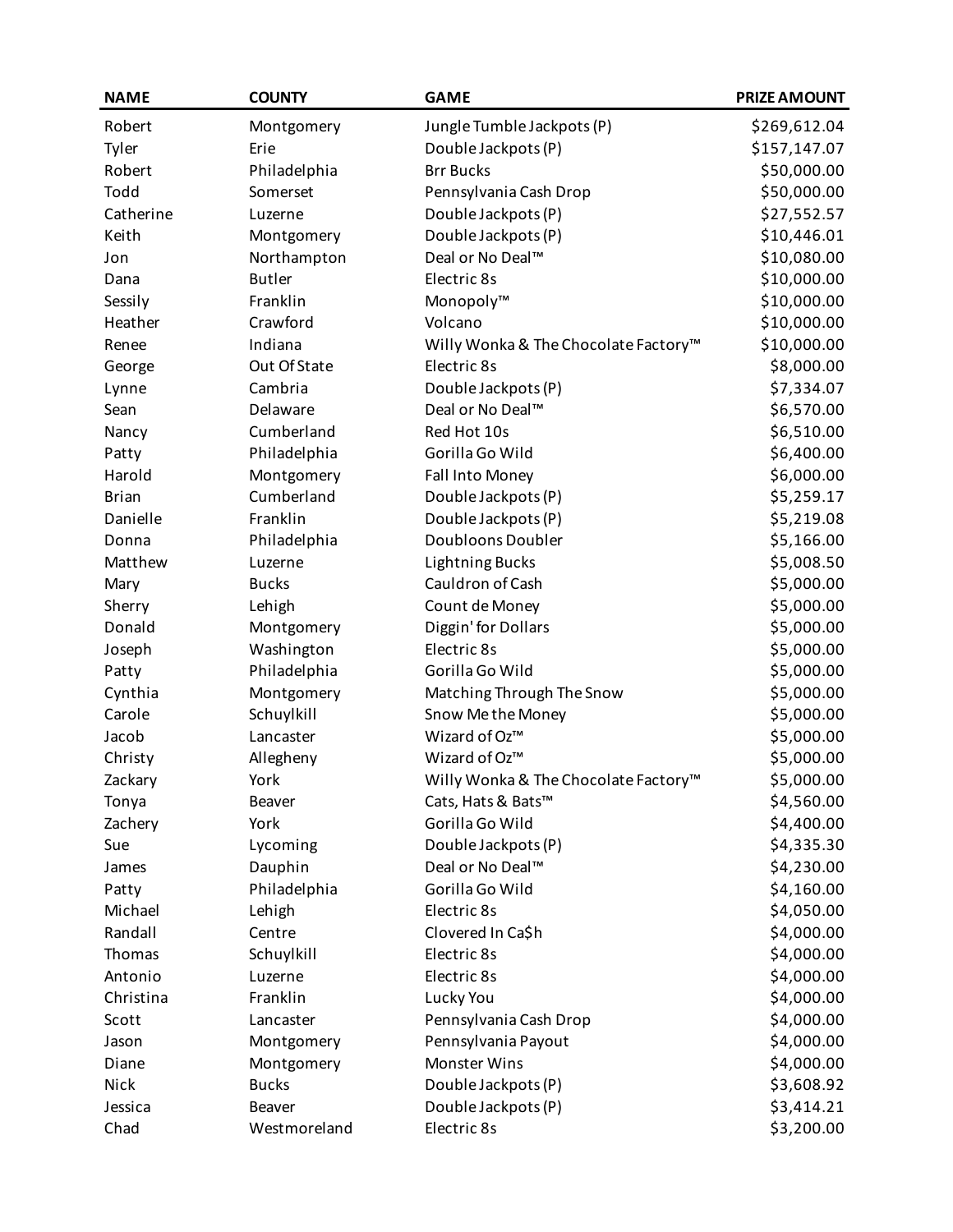| Wendy     | Monroe        | Double Jackpots (P)             | \$3,068.63 |
|-----------|---------------|---------------------------------|------------|
| Gail      | Jefferson     | Cauldron of Cash                | \$3,000.00 |
| Robert    | Wyoming       | Fabulous 50                     | \$3,000.00 |
| Kathleen  | Philadelphia  | First Class Cash                | \$3,000.00 |
| Elizabeth | Cumberland    | Jungle Tumble Jackpots (P)      | \$3,000.00 |
| Michael   | Delaware      | Jungle Tumble Jackpots (P)      | \$3,000.00 |
| Shelby    | <b>Bucks</b>  | Lucky You                       | \$3,000.00 |
| Christina | Franklin      | Lucky You                       | \$3,000.00 |
| Jaime     | <b>Butler</b> | Pennsylvania Cash Drop          | \$3,000.00 |
| Elizabeth | Philadelphia  | Wizard of Oz™                   | \$3,000.00 |
| Catherine | Westmoreland  | Double Jackpots (P)             | \$2,923.69 |
| Dana      | <b>Butler</b> | Double Jackpots (P)             | \$2,903.91 |
| Zachery   | York          | Gorilla Go Wild                 | \$2,800.00 |
| Kelly     | Westmoreland  | Gold Fish®                      | \$2,740.00 |
| Jennifer  | Fayette       | Double Jackpots (P)             | \$2,715.53 |
| Zachery   | York          | Gorilla Go Wild                 | \$2,560.00 |
| Mamed     | Lancaster     | <b>Magnified Money</b>          | \$2,525.00 |
| Tyler     | Erie          | 50 Years Of Scratch             | \$2,514.00 |
| Susan     | Luzerne       | <b>Brr Bucks</b>                | \$2,500.00 |
| Kim       | Fayette       | Deal or No Deal™                | \$2,500.00 |
| Jaiden    | Dauphin       | Electric 8s                     | \$2,500.00 |
| Vicki     | Philadelphia  | Electric 8s                     | \$2,500.00 |
| Sarah     | Venango       | Fabulous 50                     | \$2,500.00 |
| Thomas    | Chester       | Fabulous 50                     | \$2,500.00 |
| Nijmeh    | Chester       | Foxin Wins Again                | \$2,500.00 |
| Helene    | Delaware      | Foxin Wins Again                | \$2,500.00 |
| Stella    | York          | Money Night Football            | \$2,500.00 |
| Nina      | Philadelphia  | Monopoly™                       | \$2,500.00 |
| Sessily   | Franklin      | Monopoly™                       | \$2,500.00 |
| Jan       | Northampton   | Snow Me the Money               | \$2,500.00 |
| Jena      | Westmoreland  | Wizard of Oz™                   | \$2,500.00 |
| Rachel    | Philadelphia  | Wizard of Oz™                   | \$2,500.00 |
| James     | York          | <b>Walrus Winnings</b>          | \$2,500.00 |
| Marcus    | Allegheny     | Double Jackpots (P)             | \$2,490.36 |
| Nathaniel | Chester       | Double Jackpots (P)             | \$2,465.09 |
| Zachery   | York          | Gorilla Go Wild                 | \$2,440.00 |
| Kenneth   | Carbon        | Gorilla Go Wild                 | \$2,400.00 |
| Zachery   | York          | Gorilla Go Wild                 | \$2,400.00 |
| Mamed     | Lancaster     | Jungle Tumble Jackpots (P)      | \$2,400.00 |
| Joseph    | <b>Bucks</b>  | The Price is Right <sup>™</sup> | \$2,400.00 |
| Patty     | Philadelphia  | Gorilla Go Wild                 | \$2,380.00 |
| Savan     | Philadelphia  | Jungle Tumble Jackpots (P)      | \$2,291.95 |
| Tim       | Erie          | Deal or No Deal™                | \$2,280.00 |
| Jason     | Montgomery    | Cauldron of Cash                | \$2,253.00 |
| Emily     | Northampton   | Jungle Tumble Jackpots (P)      | \$2,250.00 |
| Michael   | Delaware      | Jungle Tumble Jackpots (P)      | \$2,250.00 |
| Cynthia   | Schuylkill    | Double Jackpots (P)             | \$2,215.71 |
| Steve     | Washington    | Pennsylvania Cash Drop          | \$2,196.00 |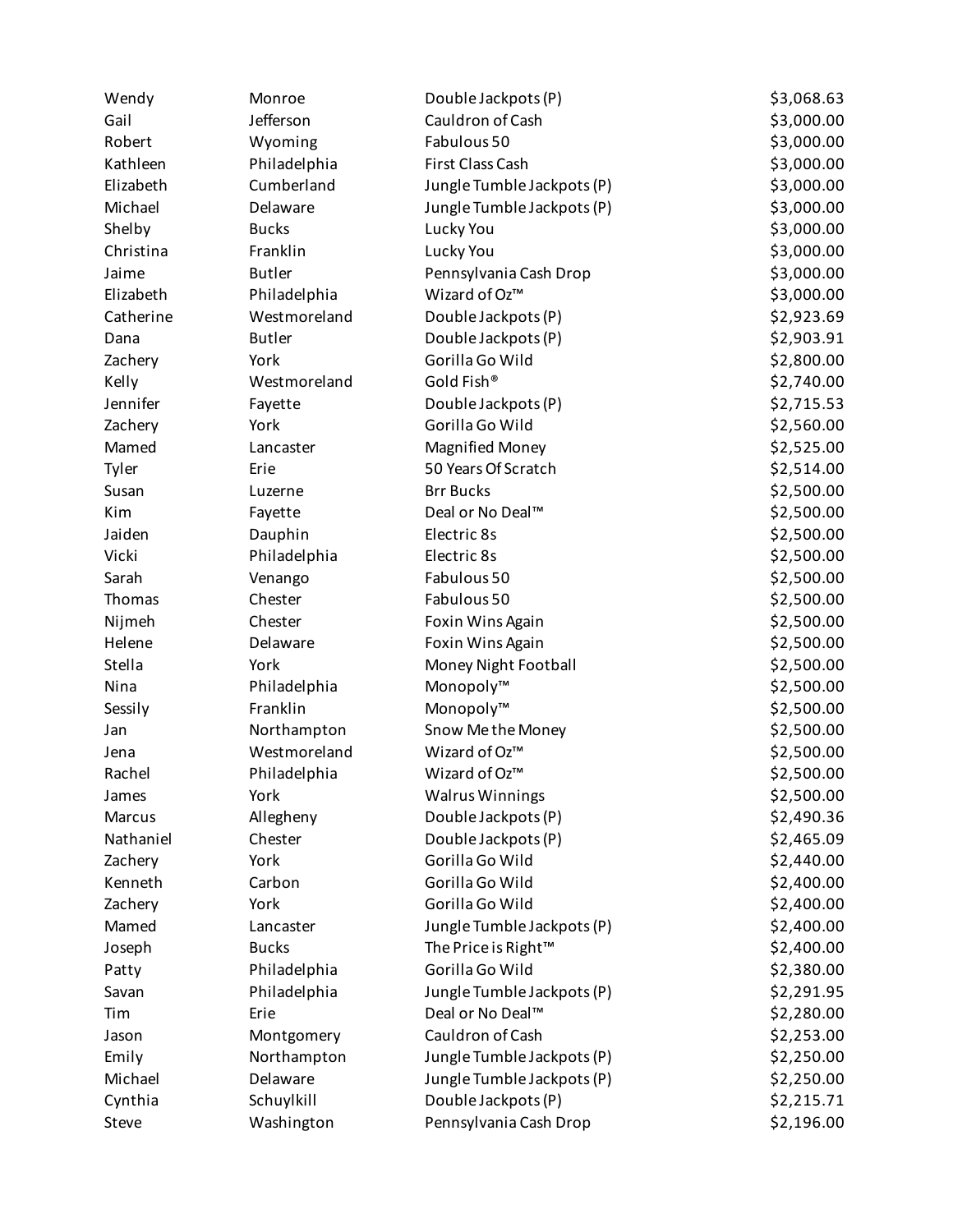| Catherine | Montgomery    | Pennsylvania Cash Drop     | \$2,196.00 |
|-----------|---------------|----------------------------|------------|
| Leah      | <b>Butler</b> | Pennsylvania Cash Drop     | \$2,196.00 |
| Kimberly  | Pike          | Double Jackpots (P)        | \$2,163.99 |
| Zachery   | York          | Gorilla Go Wild            | \$2,160.00 |
| Zachery   | York          | Gorilla Go Wild            | \$2,160.00 |
| Angie     | Franklin      | Fabulous 50                | \$2,140.00 |
| Michael   | Delaware      | The Price is Right™        | \$2,115.00 |
| Kimberly  | Blair         | Double Jackpots (P)        | \$2,110.50 |
| Angela    | Out Of State  | Gorilla Go Wild            | \$2,100.00 |
| Dana      | <b>Butler</b> | Gorilla Go Wild            | \$2,100.00 |
| Susan     | Beaver        | Gorilla Go Wild            | \$2,080.00 |
| Chad      | Westmoreland  | Gorilla Go Wild            | \$2,080.00 |
| Bj        | Philadelphia  | Double Jackpots (P)        | \$2,074.44 |
| Gail      | Jefferson     | Cauldron of Cash           | \$2,043.00 |
| Patricia  | Blair         | Pennsylvania Payout        | \$2,040.00 |
| Stephen   | Montgomery    | <b>Turbo Match</b>         | \$2,040.00 |
| Jocelyn   | Lehigh        | Fabulous 50                | \$2,025.00 |
| Gail      | Jefferson     | <b>Magnified Money</b>     | \$2,020.00 |
| Kristen   | Cumberland    | Unwrap the Cash            | \$2,010.00 |
| Heather   | Crawford      | First Class Cash           | \$2,005.00 |
| Eric      | York          | Jungle Tumble Jackpots (P) | \$2,004.00 |
| Jane      | York          | <b>Magnified Money</b>     | \$2,000.40 |
| Sally     | Washington    | <b>Big Diamond</b>         | \$2,000.00 |
| Michael   | Delaware      | <b>Big Diamond</b>         | \$2,000.00 |
| Walter    | Montgomery    | <b>Big Diamond</b>         | \$2,000.00 |
| Beau      | Crawford      | <b>Big Diamond</b>         | \$2,000.00 |
| Lindsay   | Allegheny     | <b>Brr Bucks</b>           | \$2,000.00 |
| Claire    | Luzerne       | Ca\$H Avalanche            | \$2,000.00 |
| Rhonda    |               |                            | \$2,000.00 |
|           | Cameron       | Cats, Hats & Bats™         |            |
| Rhonda    | Cameron       | Cats, Hats & Bats™         | \$2,000.00 |
| Lacey     | Jefferson     | Cauldron of Cash           | \$2,000.00 |
| Jennifer  | Out Of State  | Double Jackpots (P)        | \$2,000.00 |
| Dana      | <b>Butler</b> | Electric 8s                | \$2,000.00 |
| Mai       | Philadelphia  | Electric 8s                | \$2,000.00 |
| Joshua    | Allegheny     | Fabulous 50                | \$2,000.00 |
| Carman    | Montour       | Fabulous 50                | \$2,000.00 |
| Laura     | Lycoming      | Fabulous 50                | \$2,000.00 |
| Heather   | Crawford      | First Class Cash           | \$2,000.00 |
| Heather   | Crawford      | First Class Cash           | \$2,000.00 |
| Zachery   | York          | Gorilla Go Wild            | \$2,000.00 |
| Bobby     | Allegheny     | The Luckiest Number 13     | \$2,000.00 |
| Christina | Franklin      | Lucky You                  | \$2,000.00 |
| Stacie    | Erie          | <b>Magnified Money</b>     | \$2,000.00 |
| Scott     | Dauphin       | <b>Magnified Money</b>     | \$2,000.00 |
| Mamed     | Lancaster     | <b>Magnified Money</b>     | \$2,000.00 |
| Lois      | York          | <b>Magnified Money</b>     | \$2,000.00 |
| Fallon    | Northampton   | <b>Magnified Money</b>     | \$2,000.00 |
| Pamela    | York          | Money Bee                  | \$2,000.00 |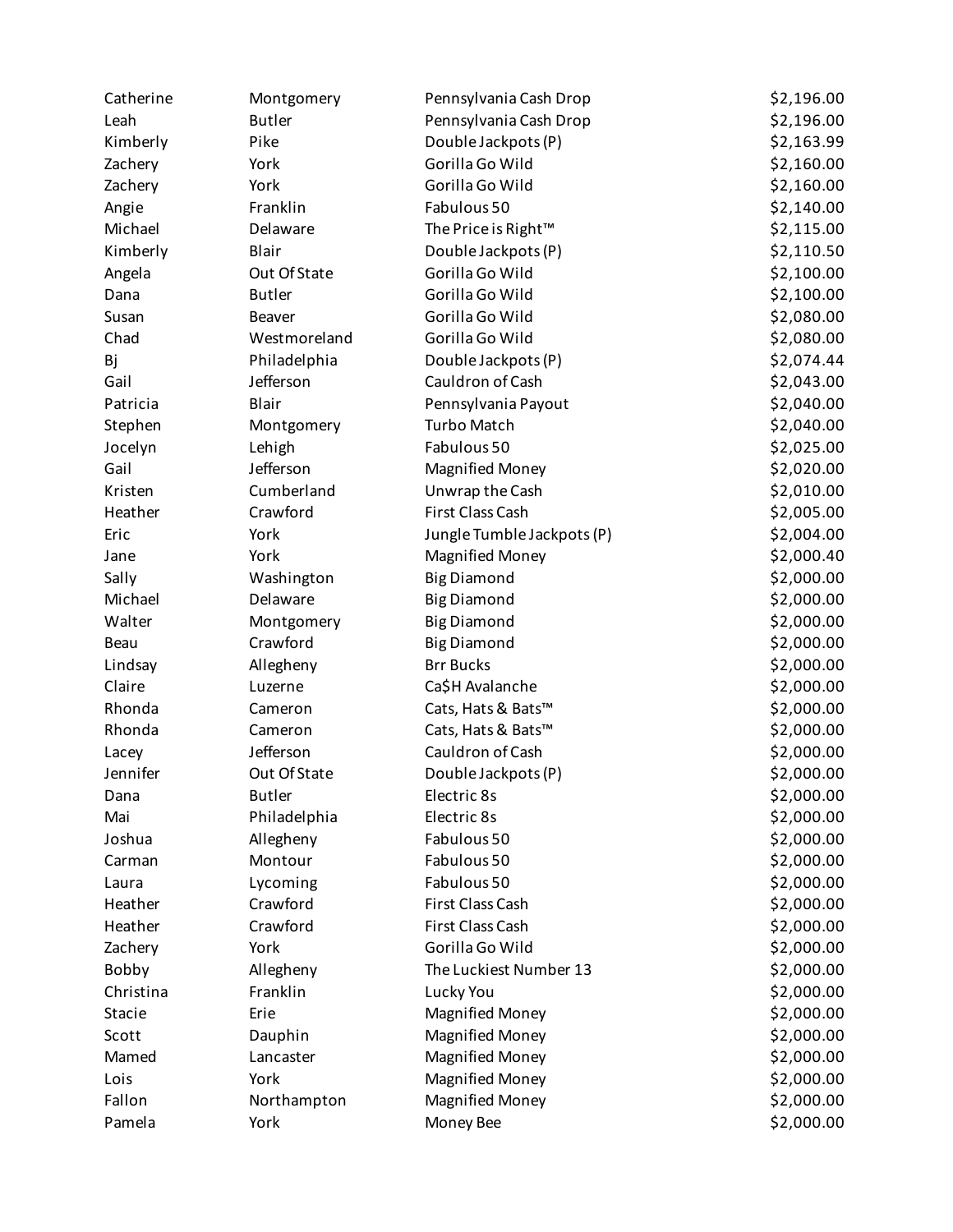| Melanie      | Philadelphia  | Monopoly™                    | \$2,000.00 |
|--------------|---------------|------------------------------|------------|
| Dana         | <b>Butler</b> | Pennsylvania Payout          | \$2,000.00 |
| Dana         | <b>Butler</b> | Pennsylvania Payout          | \$2,000.00 |
| Dana         | <b>Butler</b> | Pennsylvania Payout          | \$2,000.00 |
| Todd         | Out Of State  | Polar Bear Bucks             | \$2,000.00 |
| Maureen      | Allegheny     | Red Hot Keno                 | \$2,000.00 |
| Eugene       | Montgomery    | (Halloween) Big Money Slingo | \$2,000.00 |
| Chad         | Westmoreland  | <b>Brr Bucks</b>             | \$1,960.00 |
| Marcia       | Franklin      | Deal or No Deal™             | \$1,950.00 |
| Tonya        | Beaver        | Grumpy Cat <sup>®</sup>      | \$1,950.00 |
| Greg         | Lancaster     | Double Jackpots (P)          | \$1,929.62 |
| Harold       | Montgomery    | Fall Into Money              | \$1,920.00 |
| Gail         | Jefferson     | <b>Magnified Money</b>       | \$1,920.00 |
| Autumn       | Fayette       | Pennsylvania Cash Club       | \$1,890.00 |
| David        | Clearfield    | Double Jackpots (P)          | \$1,875.41 |
| Michael      | Delaware      | Jungle Tumble Jackpots (P)   | \$1,827.00 |
| Tyler        | Erie          | 50 Years Of Scratch          | \$1,818.00 |
|              | Erie          | 50 Years Of Scratch          | \$1,818.00 |
| Tyler        |               | Cauldron of Cash             | \$1,818.00 |
| Jene         | Lackawanna    |                              |            |
| Catherine    | Montgomery    | Pennsylvania Cash Drop       | \$1,818.00 |
| <b>Brett</b> | Cambria       | Pennsylvania Cash Drop       | \$1,818.00 |
| Jordi        | Lawrence      | Pennsylvania Cash Drop       | \$1,818.00 |
| Tyler        | Erie          | First Class Cash             | \$1,812.00 |
| Tyler        | Erie          | 50 Years Of Scratch          | \$1,800.00 |
| Tyler        | Erie          | 50 Years Of Scratch          | \$1,800.00 |
| Tammy        | Erie          | 50 Years Of Scratch          | \$1,800.00 |
| Sally        | Washington    | <b>Brr Bucks</b>             | \$1,800.00 |
| Joshua       | Lancaster     | Double Jackpots (P)          | \$1,800.00 |
| Laura        | Northampton   | <b>Fairground Fortunes</b>   | \$1,800.00 |
| Laura        | Northampton   | Fall Into Money              | \$1,800.00 |
| Amy          | Northampton   | Jungle Tumble Jackpots (P)   | \$1,800.00 |
| Michael      | Delaware      | The Price is Right™          | \$1,800.00 |
| Brittany     | Lycoming      | The Luckiest Number 13       | \$1,784.00 |
| Laura        | Northampton   | The Luckiest Number 13       | \$1,780.00 |
| Ryan         | Monroe        | Fabulous 50                  | \$1,750.00 |
| Darryl       | Montgomery    | Double Jackpots (P)          | \$1,724.96 |
| Laura        | Northampton   | Fall Into Money              | \$1,680.00 |
| Christina    | Franklin      | Fall Into Money              | \$1,680.00 |
| Noemi        | Lancaster     | Gorilla Go Wild              | \$1,680.00 |
| Tyler        | Erie          | 50 Years Of Scratch          | \$1,665.00 |
| Tyler        | Erie          | 50 Years Of Scratch          | \$1,665.00 |
| Sean         | Lackawanna    | First Class Cash             | \$1,635.00 |
| Dana         | <b>Butler</b> | Electric 8s                  | \$1,632.00 |
| Todd         | Out Of State  | Electric 8s                  | \$1,623.20 |
| Laura        | <b>Butler</b> | Double Jackpots (P)          | \$1,613.93 |
| Sally        | Washington    | <b>Big Diamond</b>           | \$1,610.00 |
| Sally        | Washington    | <b>Big Diamond</b>           | \$1,600.00 |
| Sally        | Washington    | <b>Big Diamond</b>           | \$1,600.00 |
|              |               |                              |            |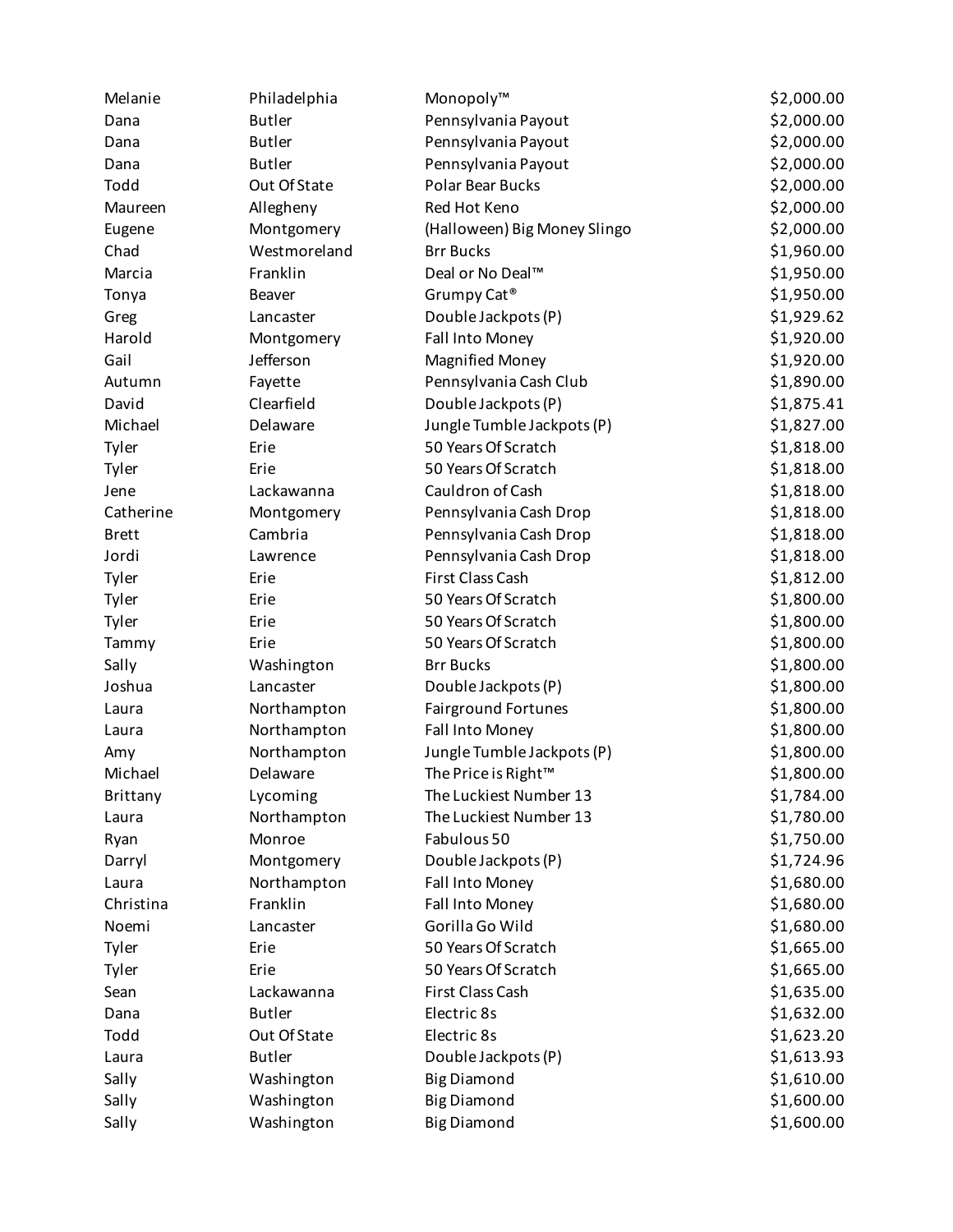| Laura    | Northampton    | Electric 8s                | \$1,600.00 |
|----------|----------------|----------------------------|------------|
| Dana     | <b>Butler</b>  | Electric 8s                | \$1,600.00 |
| Dana     | <b>Butler</b>  | Electric 8s                | \$1,600.00 |
| Patti    | <b>Bucks</b>   | Electric 8s                | \$1,600.00 |
| Angela   | Philadelphia   | Electric 8s                | \$1,600.00 |
| Patricia | Blair          | Pennsylvania Payout        | \$1,600.00 |
| Dana     | <b>Butler</b>  | Pennsylvania Payout        | \$1,600.00 |
| Dana     | <b>Butler</b>  | Pennsylvania Payout        | \$1,600.00 |
| Dana     | <b>Butler</b>  | Pennsylvania Payout        | \$1,600.00 |
| Earl     | Lehigh         | <b>Spring Cascade</b>      | \$1,600.00 |
| Jason    | Montgomery     | Doubloons Doubler          | \$1,596.00 |
| Dave     | Allegheny      | Chimney Stacks Of Cash     | \$1,585.00 |
| Theresa  | <b>Berks</b>   | Doubloons Doubler          | \$1,584.00 |
| Dana     | <b>Butler</b>  | Pennsylvania Payout        | \$1,566.00 |
| Linda    | Luzerne        | The Luckiest Number 13     | \$1,542.00 |
| Marissa  | Lackawanna     | <b>Extreme Green</b>       | \$1,533.00 |
| Tonya    | Beaver         | Jungle Tumble              | \$1,533.00 |
| Jodi     | Allegheny      | Jungle Tumble Jackpots (P) | \$1,530.00 |
| Jim      | Westmoreland   | Jungle Tumble Jackpots (P) | \$1,530.00 |
| Heather  | Chester        | Snow Methe Money           | \$1,520.00 |
| Autumn   | Fayette        | <b>Turbo Match</b>         | \$1,520.00 |
| Dana     | <b>Butler</b>  | Pennsylvania Payout        | \$1,510.00 |
| Sean     | Delaware       | Pennsylvania Payout        | \$1,510.00 |
| Sally    | Washington     | <b>Big Diamond</b>         | \$1,508.00 |
| Dana     | <b>Butler</b>  | Pennsylvania Payout        | \$1,508.00 |
| Shirley  | <b>Berks</b>   | First Class Cash           | \$1,504.00 |
| Alana    | Delaware       | Jungle Tumble Jackpots (P) | \$1,502.00 |
| William  | Mercer         | Jungle Tumble Jackpots (P) | \$1,502.00 |
| Robert   | Lackawanna     | Jungle Tumble Jackpots (P) | \$1,502.00 |
| Joleen   | Luzerne        | Jungle Tumble Jackpots (P) | \$1,502.00 |
| Elliot   | Centre         | Pennsylvania Cash Drop     | \$1,502.00 |
| Amy      | Northumberland | Pennsylvania Cash Drop     | \$1,502.00 |
| Amy      | Northumberland | Pennsylvania Cash Drop     | \$1,502.00 |
| Tyler    | Erie           | 50 Years Of Scratch        | \$1,500.00 |
| Tyler    | Erie           | 50 Years Of Scratch        | \$1,500.00 |
| Tyler    | Erie           | 50 Years Of Scratch        | \$1,500.00 |
| Kenneth  | Carbon         | 5X, 10X, 20X, 50X Blowout  | \$1,500.00 |
| Kenneth  | Carbon         | 5X, 10X, 20X, 50X Blowout  | \$1,500.00 |
| Patty    | Philadelphia   | 5X, 10X, 20X, 50X Blowout  | \$1,500.00 |
| Patty    | Philadelphia   | 5X, 10X, 20X, 50X Blowout  | \$1,500.00 |
| Sally    | Washington     | <b>Big Diamond</b>         | \$1,500.00 |
| Tonya    | Beaver         | Cats, Hats & Bats™         | \$1,500.00 |
| Tonya    | <b>Beaver</b>  | Cats, Hats & Bats™         | \$1,500.00 |
| Zachary  | Northumberland | Deal or No Deal™           | \$1,500.00 |
| Sean     | Delaware       | Deal or No Deal™           | \$1,500.00 |
| Sarah    | Venango        | Diggin' for Dollars        | \$1,500.00 |
| Amy      | Columbia       | Fabulous 50                | \$1,500.00 |
| Laura    | Northampton    | Fabulous 50                | \$1,500.00 |
|          |                |                            |            |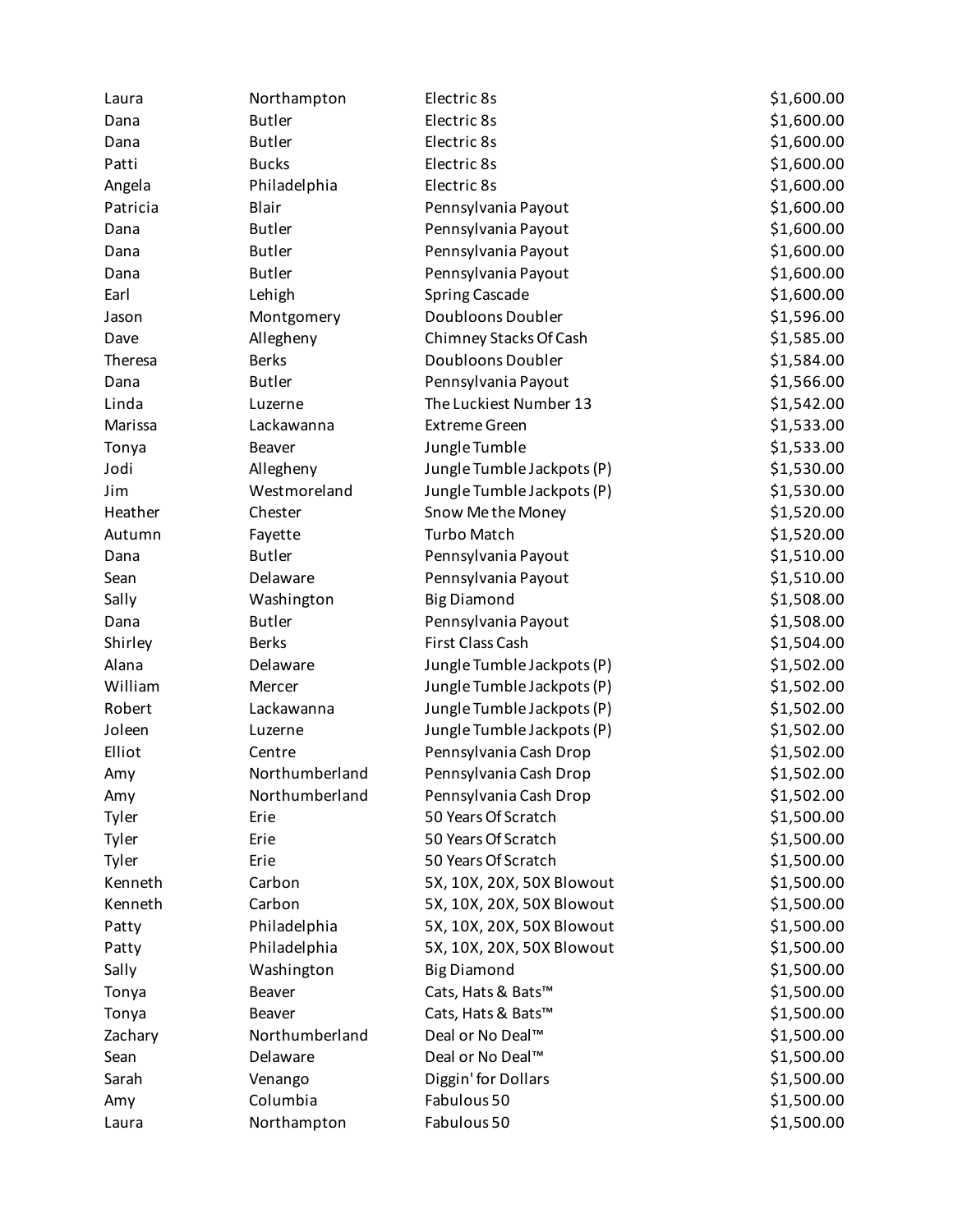| Suzanne                | Erie                      | Fabulous 50                          | \$1,500.00 |
|------------------------|---------------------------|--------------------------------------|------------|
| Xieraha                | Dauphin                   | Fabulous 50                          | \$1,500.00 |
| Nancy                  | Cumberland                | Fabulous 50                          | \$1,500.00 |
| Sarah                  | Venango                   | Fabulous 50                          | \$1,500.00 |
| Ashlee                 | Chester                   | Fabulous 50                          | \$1,500.00 |
| Michael                | Philadelphia              | Fabulous 50                          | \$1,500.00 |
| Harold                 | Montgomery                | Fall Into Money                      | \$1,500.00 |
| Dave                   | Allegheny                 | Fall Into Money                      | \$1,500.00 |
| Justin                 | Schuylkill                | First Class Cash                     | \$1,500.00 |
| Patricia               | Luzerne                   | First Class Cash                     | \$1,500.00 |
| James                  | Allegheny                 | First Class Cash                     | \$1,500.00 |
| Mindy                  | <b>Butler</b>             | Foxin Wins Again                     | \$1,500.00 |
| Greer                  | Allegheny                 | Jungle Tumble Jackpots (P)           | \$1,500.00 |
| Jodi                   | Allegheny                 | Jungle Tumble Jackpots (P)           | \$1,500.00 |
| Sandra                 | Pike                      | Jungle Tumble Jackpots (P)           | \$1,500.00 |
| Maureen                | Allegheny                 | Jungle Tumble Jackpots (P)           | \$1,500.00 |
| Annette                | <b>Bucks</b>              | Jungle Tumble Jackpots (P)           | \$1,500.00 |
| Michael                | Delaware                  | Jungle Tumble Jackpots (P)           | \$1,500.00 |
| Michael                | Delaware                  | Jungle Tumble Jackpots (P)           | \$1,500.00 |
| Michael                | Delaware                  | Jungle Tumble Jackpots (P)           | \$1,500.00 |
| Michael                | Delaware                  | Jungle Tumble Jackpots (P)           | \$1,500.00 |
| Michael                | Delaware                  | Jungle Tumble Jackpots (P)           | \$1,500.00 |
| Jennifer               | York                      | Jungle Tumble Jackpots (P)           | \$1,500.00 |
| Patricia               | Luzerne                   | Jungle Tumble Jackpots (P)           | \$1,500.00 |
| Jessica                | Erie                      | Jungle Tumble Jackpots (P)           | \$1,500.00 |
| Paul                   | Allegheny                 | Jungle Tumble Jackpots (P)           | \$1,500.00 |
| Laura                  | Northampton               | The Luckiest Number 13               | \$1,500.00 |
| Melanie                | Philadelphia              | Lucky You                            | \$1,500.00 |
| Alexis                 | Montgomery                | Mega Multiplied                      | \$1,500.00 |
| <b>Brian</b>           | Lackawanna                | Monopoly™                            | \$1,500.00 |
| Autumn                 | Fayette                   | Pennsylvania Cash Club               | \$1,500.00 |
| Dana                   | <b>Butler</b>             | Pennsylvania Payout                  | \$1,500.00 |
| Ryan                   | Clearfield                | Pennsylvania Payout                  | \$1,500.00 |
| Ashley                 | Schuylkill                | Snow Me the Money                    | \$1,500.00 |
| Michael                | Delaware                  | The Price is Right <sup>™</sup>      | \$1,500.00 |
| Maureen                | Montgomery                | Wizard of Oz™                        | \$1,500.00 |
| Andrea                 | Franklin                  | Wizard of Oz™                        | \$1,500.00 |
| Jesse                  |                           | Wizard of Oz™                        | \$1,500.00 |
| Michael                | Perry<br>Delaware         | Wizard of Oz™                        | \$1,500.00 |
| Helena                 |                           | Whizz Whaam Win                      |            |
|                        | Allegheny<br>Out Of State |                                      | \$1,500.00 |
| Jeffery<br><b>Beth</b> | Washington                | Willy Wonka & The Chocolate Factory™ | \$1,500.00 |
|                        |                           | Willy Wonka & The Chocolate Factory™ | \$1,500.00 |
| Nicole                 | Washington                | Doubloons Doubler                    | \$1,476.00 |
| Robert                 | Allegheny                 | Gone Fishin'                         | \$1,464.00 |
| Harold                 | Montgomery                | Pennsylvania Cash Drop               | \$1,464.00 |
| Jordi                  | Lawrence                  | Pennsylvania Cash Drop               | \$1,464.00 |
| Michael                | Monroe                    | Doubloons Doubler                    | \$1,458.00 |
| David                  | York                      | Crabby Cash                          | \$1,440.00 |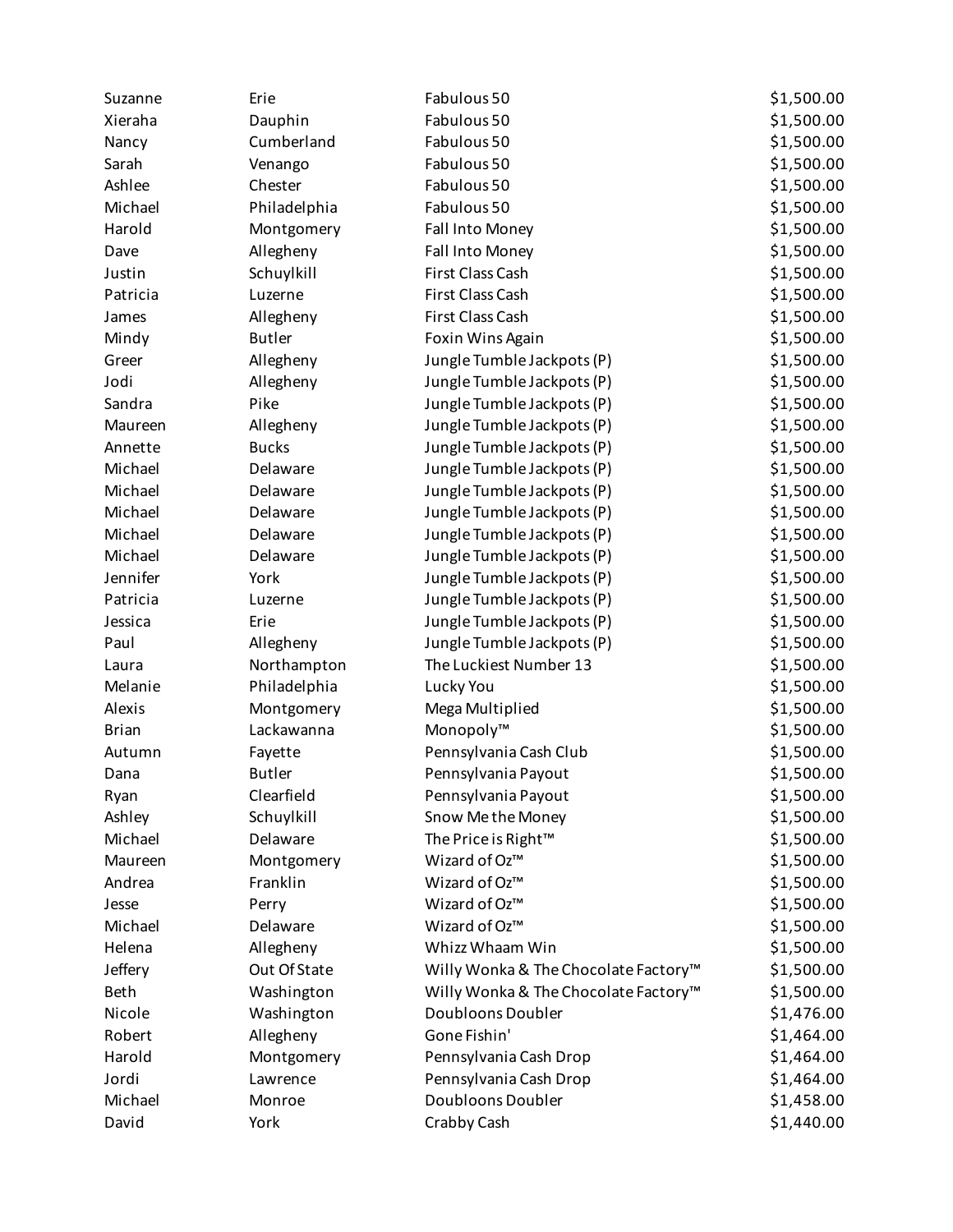| <b>Beth</b>   | Washington    | Deal or No Deal™           | \$1,440.00 |
|---------------|---------------|----------------------------|------------|
| Jamie         | Jefferson     | Jungle Tumble Jackpots (P) | \$1,440.00 |
| Jodi          | Allegheny     | Jungle Tumble Jackpots (P) | \$1,440.00 |
| Ashlee        | Chester       | Jungle Tumble Jackpots (P) | \$1,440.00 |
| Michael       | Allegheny     | Jungle Tumble Jackpots (P) | \$1,440.00 |
| <b>Briant</b> | Out Of State  | Gone Fishin'               | \$1,434.00 |
| Michael       | Delaware      | Jungle Tumble Jackpots (P) | \$1,433.67 |
| Greer         | Allegheny     | Diggin' for Dollars        | \$1,428.00 |
| Morgan        | <b>Berks</b>  | Pennsylvania Payout        | \$1,420.00 |
| Suzanne       | Erie          | Fabulous 50                | \$1,400.00 |
| Robin         | Westmoreland  | Neon Keno                  | \$1,400.00 |
| Rebecca       | Westmoreland  | Snow Me the Money          | \$1,400.00 |
| Tara          | Montgomery    | Double Jackpots (P)        | \$1,382.22 |
| April         | Perry         | 500x The Cash              | \$1,380.00 |
| Maureen       | Montgomery    | Cauldron of Cash           | \$1,377.00 |
| Maureen       | Montgomery    | Cauldron of Cash           | \$1,377.00 |
| Greer         | Allegheny     | Diggin' for Dollars        | \$1,377.00 |
| Catherine     | Montgomery    | Pennsylvania Cash Drop     | \$1,377.00 |
| Catherine     | Montgomery    | Pennsylvania Cash Drop     | \$1,377.00 |
| Mamed         | Lancaster     | Pennsylvania Cash Drop     | \$1,377.00 |
| Leah          | <b>Butler</b> | Pennsylvania Cash Drop     | \$1,377.00 |
| Donna         | Philadelphia  | Pennsylvania Cash Drop     | \$1,377.00 |
| Patyn         | Allegheny     | Pennsylvania Cash Drop     | \$1,362.00 |
| Harold        | Montgomery    | Fall Into Money            | \$1,360.00 |
| Melissa       | Northampton   | Double Jackpots (P)        | \$1,353.48 |
| Suzanne       | Erie          | Fabulous 50                | \$1,350.00 |
| Jason         | Montgomery    | Gone Fishin'               | \$1,350.00 |
| Amy           | Northampton   | Jungle Tumble Jackpots (P) | \$1,350.00 |
| Laura         | Northampton   | Jungle Tumble Jackpots (P) | \$1,350.00 |
| <b>Bryan</b>  | <b>Berks</b>  | Jungle Tumble Jackpots (P) | \$1,350.00 |
| Jamie         | Jefferson     | Jungle Tumble Jackpots (P) | \$1,350.00 |
| Timothy       | Washington    | Jungle Tumble Jackpots (P) | \$1,350.00 |
| Michael       | Delaware      | Jungle Tumble Jackpots (P) | \$1,350.00 |
| Michael       | Delaware      | Jungle Tumble Jackpots (P) | \$1,350.00 |
| Michael       | Delaware      | Jungle Tumble Jackpots (P) | \$1,350.00 |
| Patricia      | Luzerne       | Jungle Tumble Jackpots (P) | \$1,350.00 |
| Catherine     | Montgomery    | Pennsylvania Cash Drop     | \$1,350.00 |
| Catherine     | Montgomery    | Pennsylvania Cash Drop     | \$1,350.00 |
| Donna         | Philadelphia  | Pennsylvania Cash Drop     | \$1,350.00 |
| Greer         | Allegheny     | Diggin' for Dollars        | \$1,341.00 |
| Charles       | Allegheny     | Double Jackpots (P)        | \$1,337.87 |
| Greer         | Allegheny     | Diggin' for Dollars        | \$1,332.00 |
| Greer         | Allegheny     | Diggin' for Dollars        | \$1,332.00 |
| Greer         | Allegheny     | Diggin' for Dollars        | \$1,332.00 |
| Tyler         | Erie          | 50 Years Of Scratch        | \$1,326.00 |
| Tyler         | Erie          | 50 Years Of Scratch        | \$1,326.00 |
| Tyler         | Erie          | 50 Years Of Scratch        | \$1,326.00 |
| Tyler         | Erie          | 50 Years Of Scratch        | \$1,326.00 |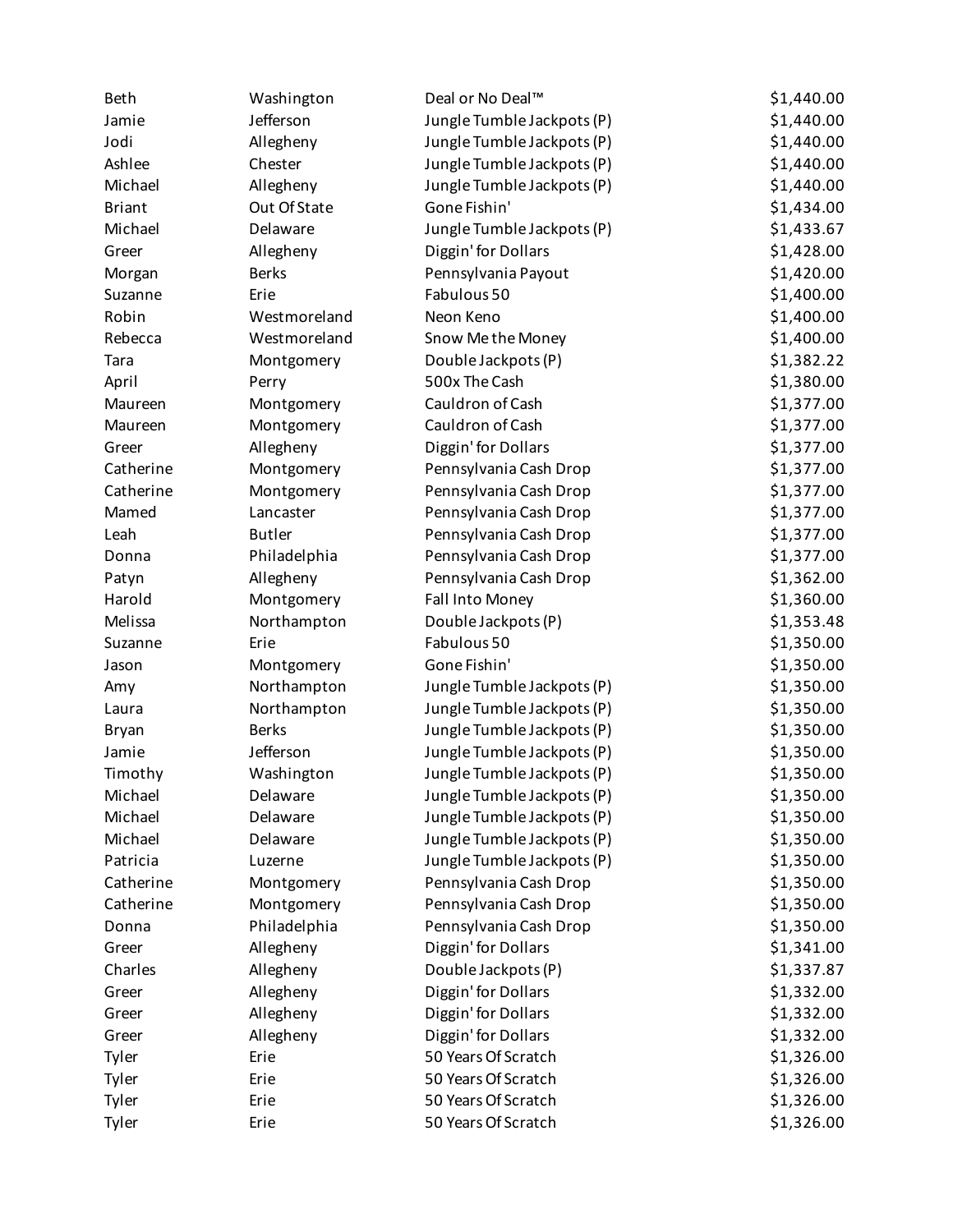| Deborah        | Dauphin        | 50 Years Of Scratch        | \$1,325.00 |
|----------------|----------------|----------------------------|------------|
| Regina         | Schuylkill     | Money Night Football       | \$1,325.00 |
| Sarah          | Allegheny      | The Price is Right™        | \$1,320.00 |
| Tuan           | Delaware       | <b>Winning Tree</b>        | \$1,305.00 |
| Lynn           | Erie           | First Class Cash           | \$1,302.00 |
| Timothy        | Allegheny      | First Class Cash           | \$1,302.00 |
| Zachery        | York           | Gorilla Go Wild            | \$1,300.00 |
| Zachery        | York           | Gorilla Go Wild            | \$1,300.00 |
| Randy          | Lebanon        | Monster Wins               | \$1,300.00 |
| Amy-Marie      | <b>Berks</b>   | Unwrap the Cash            | \$1,300.00 |
| Laura          | <b>Bucks</b>   | Double Jackpots (P)        | \$1,292.35 |
| Sean           | Lackawanna     | Fall Into Money            | \$1,290.00 |
| Michelle       | Erie           | Double Jackpots (P)        | \$1,283.53 |
| Kim            | Erie           | A Dragon's Story           | \$1,280.00 |
| Tyler          | Erie           | 50 Years Of Scratch        | \$1,275.00 |
| Tyler          | Erie           | 50 Years Of Scratch        | \$1,275.00 |
| Stephanie      | Lebanon        | 50 Years Of Scratch        | \$1,275.00 |
| Mike           | Allegheny      | 50 Years Of Scratch        | \$1,274.00 |
| Denise         | Cumberland     | Cauldron of Cash           | \$1,260.00 |
| Tim            | Erie           | <b>Find The Treasure</b>   | \$1,260.00 |
| Suzanne        | Erie           | Gone Fishin'               | \$1,260.00 |
| Regina         | Schuylkill     | Money Night Football       | \$1,260.00 |
| Catherine      | Montgomery     | Pennsylvania Cash Drop     | \$1,260.00 |
| Mamed          | Lancaster      | Pennsylvania Cash Drop     | \$1,260.00 |
| Elliot         | Centre         | Pennsylvania Cash Drop     | \$1,260.00 |
| Cari           | Westmoreland   | Jungle Tumble Jackpots (P) | \$1,252.89 |
| Colleen        | Northampton    | <b>Magnified Money</b>     | \$1,252.50 |
| Cynthia        | Carbon         | Fabulous 50                | \$1,251.00 |
| Scott          | Dauphin        | <b>Magnified Money</b>     | \$1,251.00 |
| Bryan          | Northumberland | 50 Years Of Scratch        | \$1,250.00 |
| <b>Barbara</b> | <b>Butler</b>  | Cats, Hats & Bats™         | \$1,250.00 |
| Georgine       | Luzerne        | Cats, Hats & Bats™         | \$1,250.00 |
| Carol          | Westmoreland   | Cats, Hats & Bats™         | \$1,250.00 |
| Suzanne        | Erie           | Fabulous 50                | \$1,250.00 |
| Cynthia        | Carbon         | Fabulous 50                | \$1,250.00 |
| Arian          | York           | Fabulous 50                | \$1,250.00 |
| Justin         | Fulton         | Pennsylvania Payday        | \$1,250.00 |
| Thomas         | Columbia       | Red Hot 10s                | \$1,250.00 |
| Jeffrey        | Jefferson      | Red Hot 10s                | \$1,250.00 |
| Amy-Marie      | <b>Berks</b>   | Red Hot 10s                | \$1,250.00 |
| Denise         | Allegheny      | Unwrap the Cash            | \$1,250.00 |
| Kristen        | Susquehanna    | <b>Extreme Green</b>       | \$1,242.00 |
| Sandra         | Pike           | Double Jackpots (P)        | \$1,230.00 |
| Jim            | Westmoreland   | Jungle Tumble Jackpots (P) | \$1,230.00 |
| Michael        | Delaware       | Jungle Tumble Jackpots (P) | \$1,230.00 |
| Jennifer       | York           | Jungle Tumble Jackpots (P) | \$1,230.00 |
| Dave           | Allegheny      | Money Night Football       | \$1,225.00 |
| Laura          | Northampton    | Double Jackpots (P)        | \$1,220.00 |
|                |                |                            |            |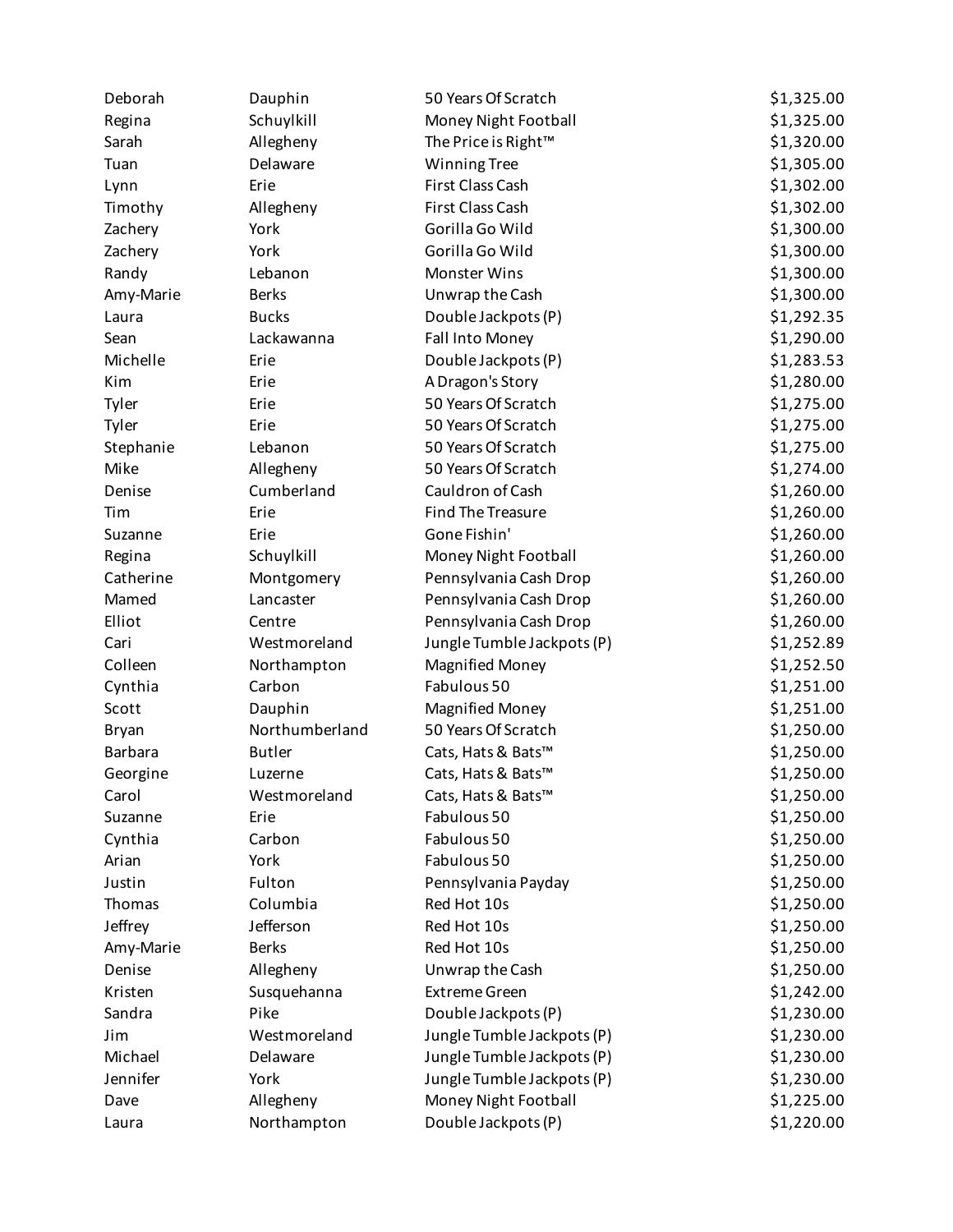| Jodi           | Allegheny     | Jungle Tumble Jackpots (P) | \$1,218.00 |
|----------------|---------------|----------------------------|------------|
| Matthew        | Clinton       | Double Jackpots (P)        | \$1,212.00 |
| Shawn          | Cumberland    | Gone Fishin'               | \$1,212.00 |
| Tonya          | Beaver        | Jungle Tumble              | \$1,212.00 |
| Beverly        | Schuylkill    | Jungle Tumble Jackpots (P) | \$1,212.00 |
| Timothy        | Washington    | Pennsylvania Cash Drop     | \$1,212.00 |
| Amy-Marie      | <b>Berks</b>  | Gold Fish®                 | \$1,210.00 |
| Nicole         | York          | First Class Cash           | \$1,208.00 |
| <b>Barbara</b> | Pike          | Double Jackpots (P)        | \$1,204.00 |
| Erin           | Fayette       | Double Jackpots (P)        | \$1,202.00 |
| Tyler          | Erie          | 50 Years Of Scratch        | \$1,200.00 |
| Kristin        | <b>Butler</b> | 50 Years Of Scratch        | \$1,200.00 |
| Sally          | Washington    | <b>Big Diamond</b>         | \$1,200.00 |
| Sally          | Washington    | <b>Big Diamond</b>         | \$1,200.00 |
| Sally          | Washington    | <b>Brr Bucks</b>           | \$1,200.00 |
| Greer          | Allegheny     | Diggin' for Dollars        | \$1,200.00 |
| Greer          | Allegheny     | Diggin' for Dollars        | \$1,200.00 |
| Tangie         | Out Of State  | Double Jackpots (P)        | \$1,200.00 |
| John           | Schuylkill    | Double Jackpots (P)        | \$1,200.00 |
| John           | Columbia      | Double Jackpots (P)        | \$1,200.00 |
| Cody           | Jefferson     | Double Jackpots (P)        | \$1,200.00 |
| Patricia       | Fayette       | Double Jackpots (P)        | \$1,200.00 |
| Derrick        | Mifflin       | Double Jackpots (P)        | \$1,200.00 |
| Joseph         | Washington    | Double Jackpots (P)        | \$1,200.00 |
| Dana           | Allegheny     | Double Jackpots (P)        | \$1,200.00 |
| <b>Brian</b>   | Montgomery    | Double Jackpots (P)        | \$1,200.00 |
| Jennifer       | Luzerne       | Double Jackpots (P)        | \$1,200.00 |
| Maranda        | Blair         | Double Jackpots (P)        | \$1,200.00 |
| <b>Troy</b>    | Bedford       | <b>Extreme Green</b>       | \$1,200.00 |
| <b>Brett</b>   | Cambria       | <b>Extreme Green</b>       | \$1,200.00 |
| Suzanne        | Erie          | Fabulous 50                | \$1,200.00 |
| Michael        | Philadelphia  | Fabulous 50                | \$1,200.00 |
| Amy            | Northampton   | <b>Fairground Fortunes</b> | \$1,200.00 |
| Michael        | Allegheny     | Fall Into Money            | \$1,200.00 |
| Lynn           | Erie          | First Class Cash           | \$1,200.00 |
| Pam            | Allegheny     | First Class Cash           | \$1,200.00 |
| Jamie          | Allegheny     | Frosty Fun                 | \$1,200.00 |
| Albert         | Dauphin       | Gorilla Go Wild            | \$1,200.00 |
| Tonya          | <b>Beaver</b> | Grumpy Cat <sup>®</sup>    | \$1,200.00 |
| Harry          | Allegheny     | Grumpy Cat <sup>®</sup>    | \$1,200.00 |
| Tonya          | Beaver        | Jungle Tumble              | \$1,200.00 |
| Jamie          | Jefferson     | Jungle Tumble Jackpots (P) | \$1,200.00 |
| Jamie          | Jefferson     | Jungle Tumble Jackpots (P) | \$1,200.00 |
| Jodi           | Allegheny     | Jungle Tumble Jackpots (P) | \$1,200.00 |
| Jodi           | Allegheny     | Jungle Tumble Jackpots (P) | \$1,200.00 |
| Kathleen       | Lancaster     | Jungle Tumble Jackpots (P) | \$1,200.00 |
| Michelle       | Erie          | Jungle Tumble Jackpots (P) | \$1,200.00 |
| Tammy          | Cambria       | Jungle Tumble Jackpots (P) | \$1,200.00 |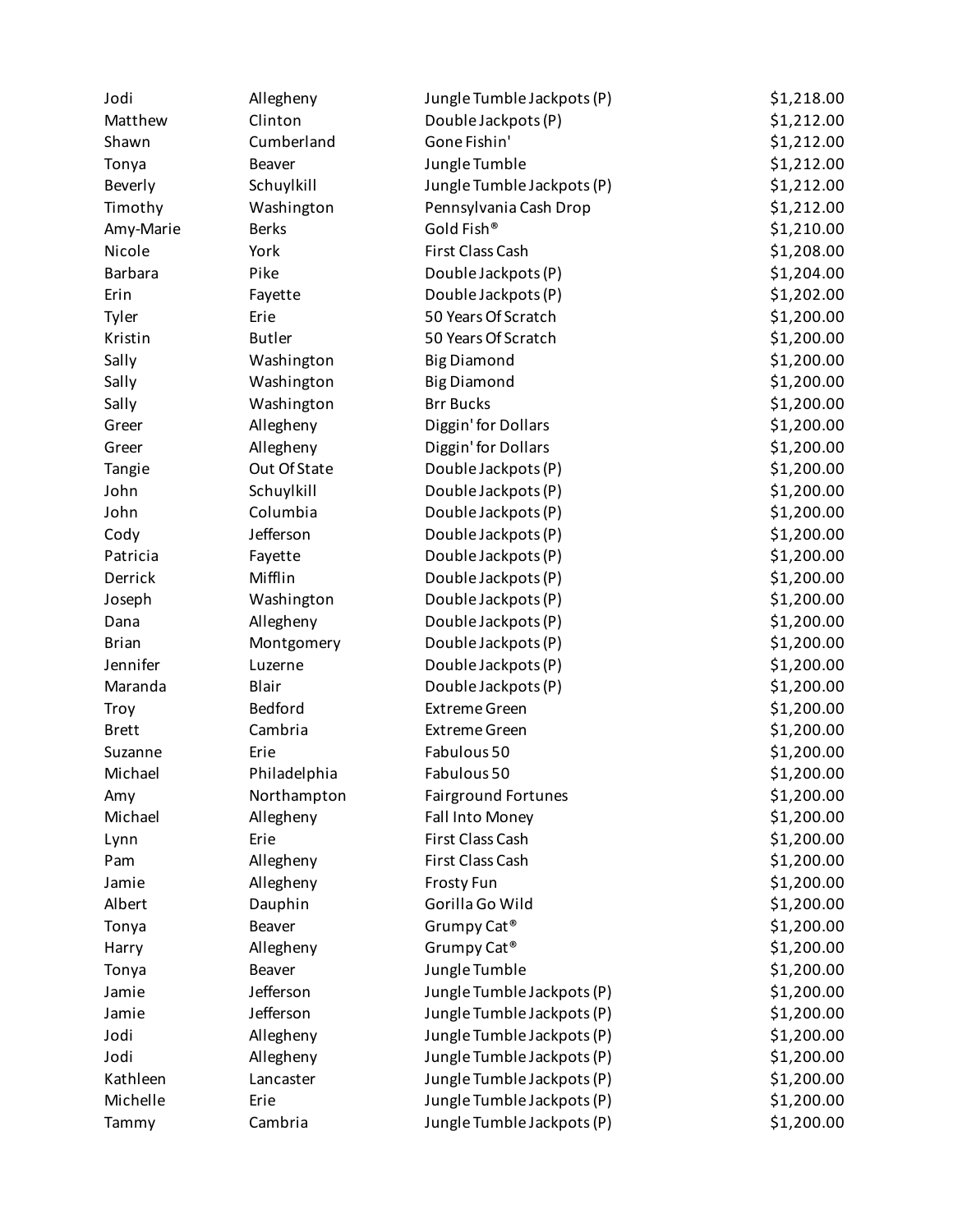| <b>Bradley</b> | <b>Butler</b> | Jungle Tumble Jackpots (P)           | \$1,200.00 |
|----------------|---------------|--------------------------------------|------------|
| Sandra         | Pike          | Jungle Tumble Jackpots (P)           | \$1,200.00 |
| Jackie         | <b>Bucks</b>  | Jungle Tumble Jackpots (P)           | \$1,200.00 |
| <b>Brian</b>   | Lycoming      | Jungle Tumble Jackpots (P)           | \$1,200.00 |
| Jordi          | Lawrence      | Jungle Tumble Jackpots (P)           | \$1,200.00 |
| Carl           | Philadelphia  | Jungle Tumble Jackpots (P)           | \$1,200.00 |
| Megan          | Philadelphia  | Jungle Tumble Jackpots (P)           | \$1,200.00 |
| Joshua         | Schuylkill    | Jungle Tumble Jackpots (P)           | \$1,200.00 |
| Michael        | Delaware      | Jungle Tumble Jackpots (P)           | \$1,200.00 |
| Michael        | Delaware      | Jungle Tumble Jackpots (P)           | \$1,200.00 |
| Michael        | Delaware      | Jungle Tumble Jackpots (P)           | \$1,200.00 |
| Michael        | Delaware      | Jungle Tumble Jackpots (P)           | \$1,200.00 |
| Michael        | Delaware      | Jungle Tumble Jackpots (P)           | \$1,200.00 |
| Michael        | Delaware      | Jungle Tumble Jackpots (P)           | \$1,200.00 |
| Michael        | Delaware      | Jungle Tumble Jackpots (P)           | \$1,200.00 |
| Wayne          | York          | Jungle Tumble Jackpots (P)           | \$1,200.00 |
| Pamela         | York          | Money Bee                            | \$1,200.00 |
| Christina      | Lackawanna    | Money Bee                            | \$1,200.00 |
| Regina         | Schuylkill    | Monopoly™                            | \$1,200.00 |
| Jaimie         | Clarion       | Monopoly™                            | \$1,200.00 |
| Morgan         | <b>Berks</b>  | Pennsylvania Payout                  | \$1,200.00 |
| Jason          | Montgomery    | Pennsylvania Payout                  | \$1,200.00 |
| Ashley         | Schuylkill    | Snow Me the Money                    | \$1,200.00 |
| Tony           | Huntingdon    | Snow Me the Money                    | \$1,200.00 |
| Jody           | Philadelphia  | The Price is Right <sup>™</sup>      | \$1,200.00 |
| <b>Dixie</b>   | Allegheny     | Wizard of Oz™                        | \$1,200.00 |
| Autumn         | Fayette       | <b>Turbo Match</b>                   | \$1,200.00 |
| Autumn         | Dauphin       | Willy Wonka & The Chocolate Factory™ | \$1,200.00 |
| Colleen        | Northampton   | Cauldron of Cash                     | \$1,198.00 |
| Tammy          | Cambria       | Pennsylvania Cash Drop               | \$1,198.00 |
| Elizabeth      | Cumberland    | Pennsylvania Cash Drop               | \$1,198.00 |
| Kara           | <b>Bucks</b>  | Pennsylvania Cash Drop               | \$1,198.00 |
| Amanda         | Schuylkill    | Pennsylvania Cash Drop               | \$1,198.00 |
| David          | York          | Crabby Cash                          | \$1,170.00 |
| James          | Dauphin       | Jungle Tumble Jackpots (P)           | \$1,170.00 |
| Michael        | Delaware      | Jungle Tumble Jackpots (P)           | \$1,170.00 |
| Georgine       | Luzerne       | Cats, Hats & Bats™                   | \$1,165.00 |
| Jason          | Montgomery    | Clover Cash                          | \$1,160.00 |
| Jennifer       | Luzerne       | Double Jackpots (P)                  | \$1,160.00 |
| Elliot         | Centre        | The Price is Right™                  | \$1,160.00 |
| Kim            | Erie          | First Class Cash                     | \$1,155.00 |
| Laura          | Northampton   | The Luckiest Number 13               | \$1,155.00 |
| Dana           | <b>Butler</b> | Pennsylvania Payout                  | \$1,150.00 |
| David          | Lehigh        | Deal or No Deal™                     | \$1,140.00 |
| James          | Montgomery    | Fabulous 50                          | \$1,140.00 |
| Thomas         | Lebanon       | Double Jackpots (P)                  | \$1,131.11 |
| Maureen        | Montgomery    | Cauldron of Cash                     | \$1,131.00 |
| Jordi          | Lawrence      | Pennsylvania Cash Drop               | \$1,131.00 |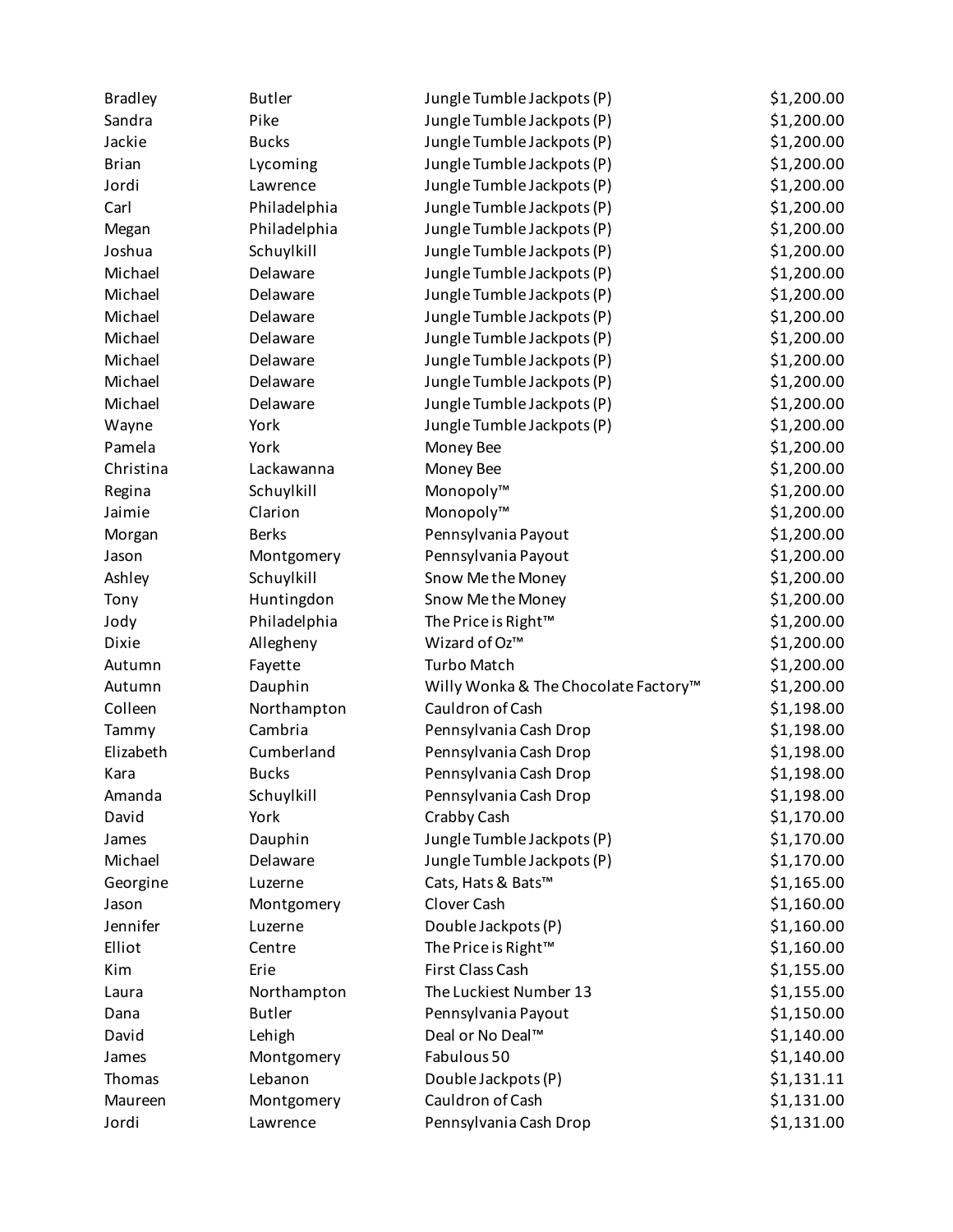| Elliot       | Centre        | Pennsylvania Cash Drop     | \$1,131.00 |
|--------------|---------------|----------------------------|------------|
| Catherine    | Montgomery    | Pennsylvania Cash Drop     | \$1,128.00 |
| Harold       | Montgomery    | Pennsylvania Cash Drop     | \$1,128.00 |
| Dave         | Allegheny     | Pennsylvania Cash Drop     | \$1,128.00 |
| Raymond      | <b>Bucks</b>  | Pennsylvania Cash Drop     | \$1,128.00 |
| Raymond      | <b>Bucks</b>  | Blast the Stack\$          | \$1,125.00 |
| Rhonda       | Cameron       | Cats, Hats & Bats™         | \$1,125.00 |
| Jennifer     | Luzerne       | Double Jackpots (P)        | \$1,120.00 |
| Georgine     | Luzerne       | Red Hot 10s                | \$1,120.00 |
| Chuck        | York          | Double Jackpots (P)        | \$1,118.82 |
| Adele        | Montgomery    | Doubloons Doubler          | \$1,116.00 |
| Gail         | Montgomery    | Double Jackpots (P)        | \$1,111.57 |
| Sally        | Washington    | <b>Brr Bucks</b>           | \$1,110.00 |
| Greer        | Allegheny     | Diggin' for Dollars        | \$1,110.00 |
| Catherine    | Montgomery    | Pennsylvania Cash Drop     | \$1,110.00 |
| Timothy      | Allegheny     | Pennsylvania Cash Drop     | \$1,110.00 |
| Leah         | <b>Butler</b> | Pennsylvania Cash Drop     | \$1,110.00 |
| Dave         | Allegheny     | <b>Potion Payout</b>       | \$1,110.00 |
| Greer        | Allegheny     | Diggin' for Dollars        | \$1,107.00 |
| Greer        | Allegheny     | Diggin' for Dollars        | \$1,107.00 |
| Greg         | Lancaster     | Double Jackpots (P)        | \$1,106.00 |
| Christina    | Franklin      | Lucky You                  | \$1,106.00 |
| Sandra       | Northampton   | Crabby Cash                | \$1,100.00 |
| <b>Beth</b>  | Montgomery    | Deal or No Deal™           | \$1,100.00 |
| Tangie       | Out Of State  | Double Jackpots (P)        | \$1,100.00 |
| Matthew      | Centre        | Double Jackpots (P)        | \$1,100.00 |
| Nijmeh       | Chester       | Double Jackpots (P)        | \$1,100.00 |
| Nancy        | Cumberland    | Double Jackpots (P)        | \$1,100.00 |
| Timothy      | Washington    | Double Jackpots (P)        | \$1,100.00 |
| Sarah        | Venango       | Double Jackpots (P)        | \$1,100.00 |
| Zachary      | Montgomery    | Double Jackpots (P)        | \$1,100.00 |
| Laura        | Northampton   | The Luckiest Number 13     | \$1,100.00 |
| Catherine    | Montgomery    | The Luckiest Number 13     | \$1,100.00 |
| Catherine    | Montgomery    | The Luckiest Number 13     | \$1,100.00 |
| Christina    | Franklin      | Lucky You                  | \$1,100.00 |
| Donna        | Philadelphia  | Lucky You                  | \$1,100.00 |
| Amy          | Pike          | Monster Wins Again         | \$1,100.00 |
| Dana         | <b>Butler</b> | Pennsylvania Payout        | \$1,100.00 |
| Autumn       | Fayette       | <b>Turbo Match</b>         | \$1,100.00 |
| William      | Northampton   | Jungle Tumble Jackpots (P) | \$1,095.35 |
| Erin         | Fayette       | Pennsylvania Cash Drop     | \$1,095.00 |
| <b>Brian</b> | Lycoming      | Pennsylvania Cash Drop     | \$1,095.00 |
| Rhonda       | Cameron       | Cats, Hats & Bats™         | \$1,090.00 |
| Heather      | Crawford      | First Class Cash           | \$1,090.00 |
| Patrick      | Delaware      | <b>Extreme Green</b>       | \$1,089.00 |
| Kim          | Fayette       | Gold Fish®                 | \$1,085.00 |
| Tyler        | Erie          | 50 Years Of Scratch        | \$1,083.00 |
| Dana         | <b>Butler</b> | Electric 8s                | \$1,080.00 |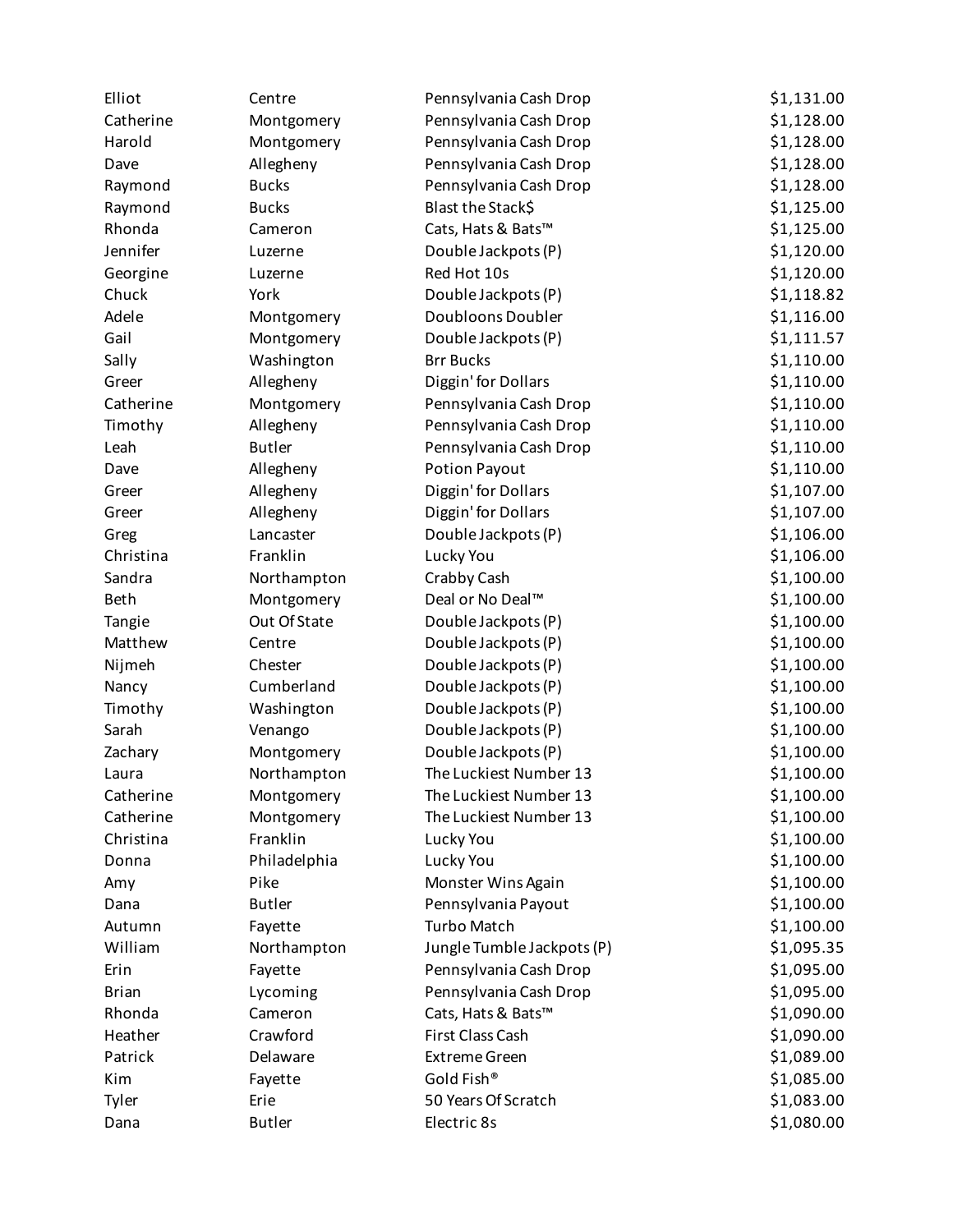| Robert       | <b>Berks</b>            | Fabulous 50                     | \$1,080.00 |
|--------------|-------------------------|---------------------------------|------------|
| Karin        | Wayne                   | Fall Into Money                 | \$1,080.00 |
| Kim          | Erie                    | First Class Cash                | \$1,080.00 |
| Zachery      | York                    | Gorilla Go Wild                 | \$1,080.00 |
| Michael      | Delaware                | Jungle Tumble Jackpots (P)      | \$1,080.00 |
| Veronica     | Beaver                  | Polar Bear Bucks                | \$1,080.00 |
| Kara         | <b>Bucks</b>            | Snow Me the Money               | \$1,080.00 |
| Jason        | Montgomery              | <b>Turbo Match</b>              | \$1,080.00 |
| <b>Brett</b> | Cambria                 | <b>Turbo Match</b>              | \$1,080.00 |
| Bobbi        | <b>Beaver</b>           | Double Jackpots (P)             | \$1,074.14 |
| Kim          | Erie                    | First Class Cash                | \$1,071.00 |
| Nancy        | Cumberland              | First Class Cash                | \$1,071.00 |
| Kathy        | Columbia                | Fabulous 50                     | \$1,070.00 |
| Donna        | Philadelphia            | 500x The Cash                   | \$1,064.00 |
| Matthew      | Schuylkill              | Jungle Tumble Jackpots (P)      | \$1,063.53 |
| Autumn       | Fayette                 | Crabby Cash                     | \$1,060.00 |
| Sarah        | Venango                 | Crabby Cash                     | \$1,060.00 |
| Maranda      | Blair                   | Crabby Cash                     | \$1,060.00 |
| Patrick      | Delaware                | The Luckiest Number 13          | \$1,060.00 |
| Kimberly     | Somerset                | The Luckiest Number 13          | \$1,060.00 |
| Autumn       | Fayette                 | The Luckiest Number 13          | \$1,060.00 |
| Linda        | Erie                    | <b>Turbo Match</b>              | \$1,060.00 |
| Dave         | Allegheny               | <b>Turbo Match</b>              | \$1,060.00 |
| Dianna       | Beaver                  | Double Jackpots (P)             | \$1,057.28 |
| Catherine    | Montgomery              | The Luckiest Number 13          | \$1,052.00 |
| Stephanie    | Lebanon                 | 50 Years Of Scratch             | \$1,050.00 |
| Tammy        | Erie                    | 50 Years Of Scratch             | \$1,050.00 |
| Elizabeth    | Cumberland              | Fabulous 50                     | \$1,050.00 |
| Donna        | Philadelphia            | Fabulous 50                     | \$1,050.00 |
| Harold       | Montgomery              | Fall Into Money                 | \$1,050.00 |
| Maureen      | Montgomery              | Jungle Tumble Jackpots (P)      | \$1,050.00 |
| Greer        | Allegheny               | Jungle Tumble Jackpots (P)      | \$1,050.00 |
| Amy          | Northampton             | Jungle Tumble Jackpots (P)      | \$1,050.00 |
| Jamie        | Jefferson               | Jungle Tumble Jackpots (P)      | \$1,050.00 |
| Jamie        | Jefferson               | Jungle Tumble Jackpots (P)      | \$1,050.00 |
| Sandra       | Pike                    | Jungle Tumble Jackpots (P)      | \$1,050.00 |
| Greg         | Lancaster               | Jungle Tumble Jackpots (P)      | \$1,050.00 |
| Michael      | Delaware                | Jungle Tumble Jackpots (P)      | \$1,050.00 |
| Jamie        | York                    | Max Money Multiplier            | \$1,050.00 |
| Steven       | Perry                   | Pennsylvania Cash Club          | \$1,050.00 |
| Michael      | Delaware                | The Price is Right <sup>™</sup> | \$1,050.00 |
| April        | Perry                   | 500x The Cash                   | \$1,046.00 |
| Victoria     |                         | Jungle Tumble Jackpots (P)      | \$1,041.37 |
| Sally        | Allegheny<br>Washington | <b>Big Diamond</b>              | \$1,040.00 |
| Catherine    |                         | The Luckiest Number 13          | \$1,040.00 |
| Ashlee       | Montgomery              | The Luckiest Number 13          |            |
|              | Chester<br>Columbia     |                                 | \$1,040.00 |
| Christopher  |                         | Max Money Multiplier            | \$1,040.00 |
| Donna        | Philadelphia            | 500x The Cash                   | \$1,030.00 |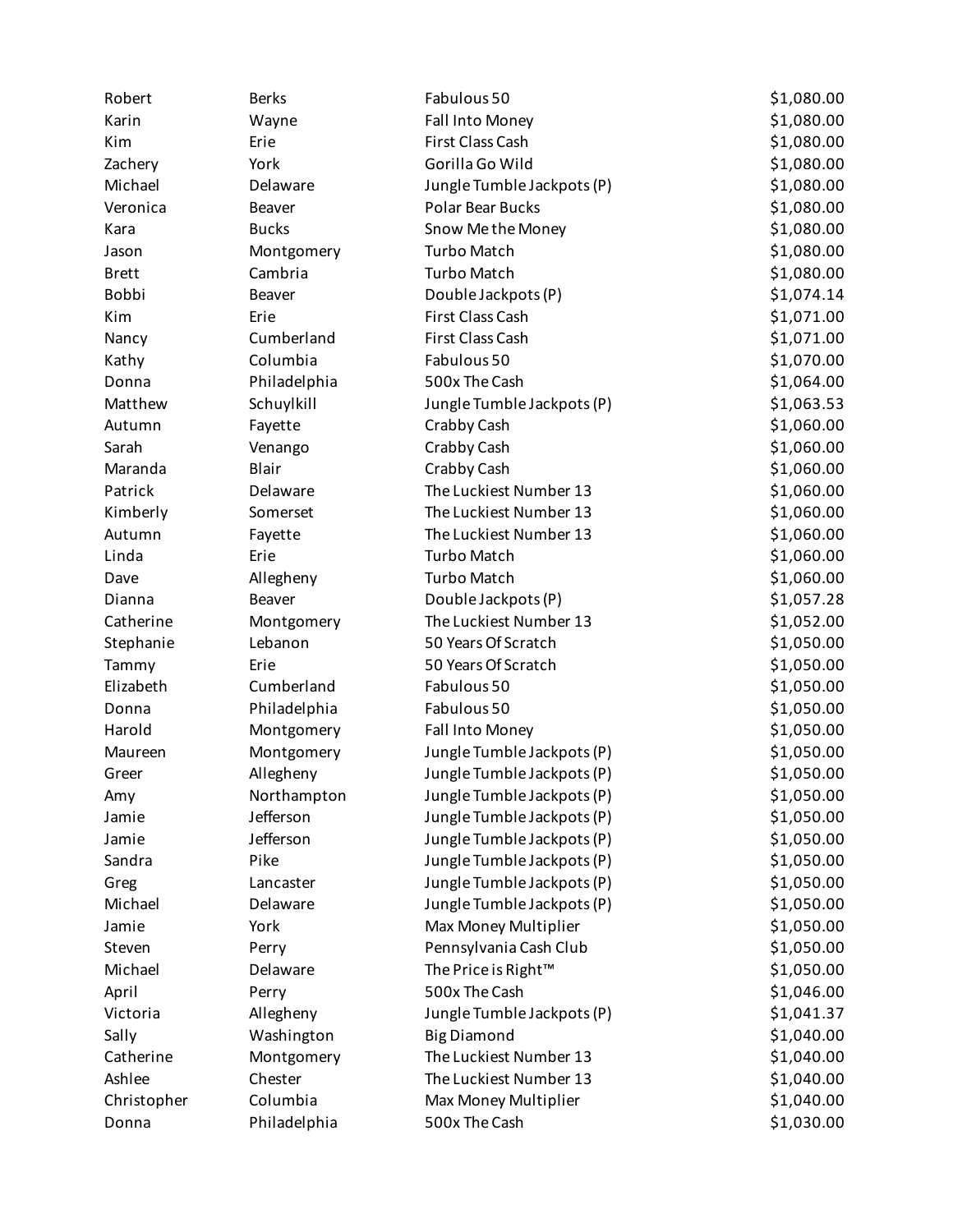| Timothy            | Washington          | Double Jackpots (P)        | \$1,026.00 |
|--------------------|---------------------|----------------------------|------------|
| <b>Barbara</b>     | Pike                | Double Jackpots (P)        | \$1,022.00 |
| Jennifer           | Luzerne             | <b>Turbo Match</b>         | \$1,022.00 |
| Donna              | Philadelphia        | 500x The Cash              | \$1,020.00 |
| Sally              | Washington          | <b>Big Diamond</b>         | \$1,020.00 |
| Maureen            | Montgomery          | Cauldron of Cash           | \$1,020.00 |
| <b>Barbara</b>     | Pike                | Deal or No Deal™           | \$1,020.00 |
| Maureen            | Allegheny           | Double Jackpots (P)        | \$1,020.00 |
| Michael            | Delaware            | Double Jackpots (P)        | \$1,020.00 |
| Douglas            | Clarion             | Fabulous 50                | \$1,020.00 |
| <b>Brian</b>       | Lycoming            | Gone Fishin'               | \$1,020.00 |
| <b>Beth</b>        | Washington          | Jungle Tumble              | \$1,020.00 |
| Ashlee             | Chester             | Jungle Tumble Jackpots (P) | \$1,020.00 |
| Michael            | Delaware            | Jungle Tumble Jackpots (P) | \$1,020.00 |
| Michael            | Delaware            | Jungle Tumble Jackpots (P) | \$1,020.00 |
| Leah               | <b>Butler</b>       | Pennsylvania Cash Drop     | \$1,020.00 |
| Jason              | Montgomery          | <b>Polar Bear Bucks</b>    | \$1,020.00 |
| Sally              | Washington          | <b>Big Diamond</b>         | \$1,018.00 |
| Sally              | Washington          | <b>Big Diamond</b>         | \$1,014.00 |
| Sally              | Washington          | <b>Big Diamond</b>         | \$1,010.00 |
| Mamed              | Lancaster           | The Price is Right™        | \$1,010.00 |
| Cynthia            | Lancaster           | Cats, Hats & Bats™         | \$1,009.50 |
| Jason              | Montgomery          | Doubloons Doubler          | \$1,008.00 |
| Jackie             | <b>Bucks</b>        | Doubloons Doubler          | \$1,008.00 |
| Morgan             | <b>Berks</b>        | Pennsylvania Payout        | \$1,008.00 |
| Ryan               | Allegheny           | Double Jackpots (P)        | \$1,006.00 |
| <b>Brian</b>       | Montgomery          | Double Jackpots (P)        | \$1,006.00 |
| Patricia           | Blair               | Pennsylvania Payout        | \$1,006.00 |
| Maranda            | <b>Blair</b>        | Crabby Cash                | \$1,004.00 |
| James              | Out Of State        | Double Jackpots (P)        | \$1,004.00 |
| Sarah              |                     | Double Jackpots (P)        | \$1,004.00 |
|                    | Venango<br>Somerset | Pennsylvania Payout        | \$1,004.00 |
| Kimberly<br>Walter | <b>Bradford</b>     | Pennsylvania Payout        | \$1,004.00 |
| Alana              |                     | Jungle Tumble Jackpots (P) | \$1,002.00 |
|                    | Delaware            |                            |            |
| Deidre             | McKean              | Jungle Tumble Jackpots (P) | \$1,002.00 |
| Joseph             | Lawrence            | Jungle Tumble Jackpots (P) | \$1,002.00 |
| Deborah            | Allegheny           | Jungle Tumble Jackpots (P) | \$1,002.00 |
| Stacie             | Erie                | <b>Magnified Money</b>     | \$1,000.60 |
| Lisa               | Washington          | <b>Magnified Money</b>     | \$1,000.40 |
| Rachael            | Armstrong           | 50 Years Of Scratch        | \$1,000.00 |
| Rachel             | <b>Berks</b>        | 50 Years Of Scratch        | \$1,000.00 |
| Sondra             | <b>Bucks</b>        | 50 Years Of Scratch        | \$1,000.00 |
| Nevin              | Indiana             | 500x The Cash              | \$1,000.00 |
| Donna              | Philadelphia        | 500x The Cash              | \$1,000.00 |
| Jason              | Monroe              | 500x The Cash              | \$1,000.00 |
| April              | Perry               | 500x The Cash              | \$1,000.00 |
| April              | Perry               | 500x The Cash              | \$1,000.00 |
| Laura              | <b>Butler</b>       | 500x The Cash              | \$1,000.00 |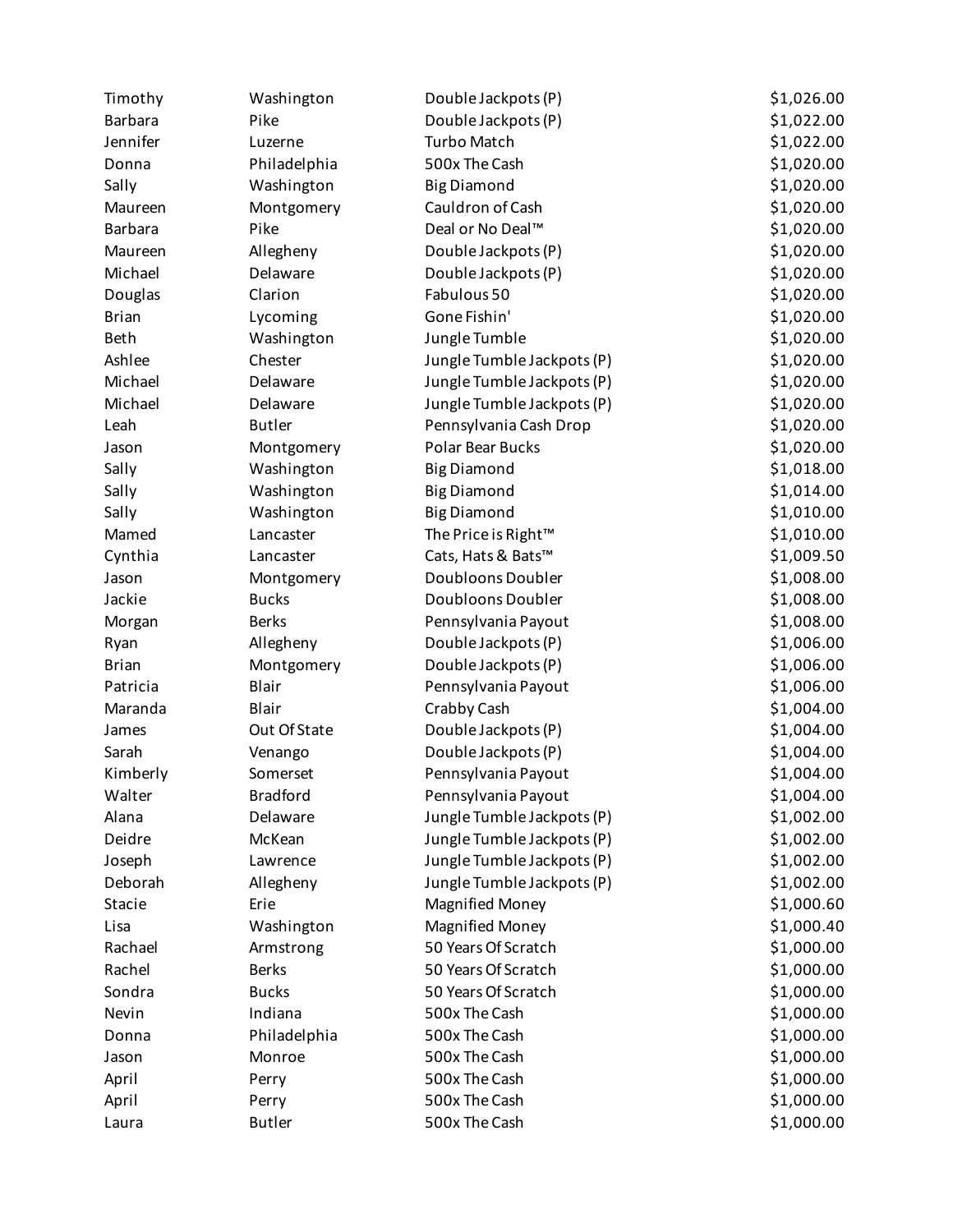| Laura          | Northampton    | 5X, 10X, 20X, 50X Blowout | \$1,000.00 |
|----------------|----------------|---------------------------|------------|
| Chad           | Westmoreland   | 5X, 10X, 20X, 50X Blowout | \$1,000.00 |
| Dwight         | Lancaster      | 5X, 10X, 20X, 50X Blowout | \$1,000.00 |
| Dwight         | Lancaster      | 5X, 10X, 20X, 50X Blowout | \$1,000.00 |
| Dwight         | Lancaster      | 5X, 10X, 20X, 50X Blowout | \$1,000.00 |
| Dwight         | Lancaster      | 5X, 10X, 20X, 50X Blowout | \$1,000.00 |
| Maria          | Erie           | 5X, 10X, 20X, 50X Blowout | \$1,000.00 |
| Amanda         | Luzerne        | 5X, 10X, 20X, 50X Blowout | \$1,000.00 |
| Ashley         | Schuylkill     | 5X, 10X, 20X, 50X Blowout | \$1,000.00 |
| Ashley         | Schuylkill     | 5X, 10X, 20X, 50X Blowout | \$1,000.00 |
| <b>Bryan</b>   | Northumberland | 5X, 10X, 20X, 50X Blowout | \$1,000.00 |
| Amanda         | Schuylkill     | 5X, 10X, 20X, 50X Blowout | \$1,000.00 |
| Amanda         | Schuylkill     | 5X, 10X, 20X, 50X Blowout | \$1,000.00 |
| Amanda         | Schuylkill     | 5X, 10X, 20X, 50X Blowout | \$1,000.00 |
| Amanda         | Schuylkill     | 5X, 10X, 20X, 50X Blowout | \$1,000.00 |
| Keri           | <b>Berks</b>   | Bake It 'Til You Make It  | \$1,000.00 |
| Cecilia        | Allegheny      | Bake It 'Til You Make It  | \$1,000.00 |
| Sally          | Washington     | <b>Big Diamond</b>        | \$1,000.00 |
| Sally          | Washington     | <b>Big Diamond</b>        | \$1,000.00 |
| Mamed          | Lancaster      | <b>Big Diamond</b>        | \$1,000.00 |
| Beau           | Crawford       | <b>Big Diamond</b>        | \$1,000.00 |
| Laura          | Allegheny      | <b>Big Diamond</b>        | \$1,000.00 |
| Jeff           | Venango        | Blast the Stack\$         | \$1,000.00 |
| Cheryl         | Montgomery     | Ca\$H Avalanche           | \$1,000.00 |
| Andrew         | Philadelphia   | Ca\$H Avalanche           | \$1,000.00 |
| Dawn           | Wayne          | Cash Buster Extreme       | \$1,000.00 |
| Ebony          | Montgomery     | Cash Buster Towers        | \$1,000.00 |
| Crystal        | Clearfield     | Cats, Hats & Bats™        | \$1,000.00 |
| Rhonda         | Cameron        | Cats, Hats & Bats™        | \$1,000.00 |
| Georgine       | Luzerne        | Cats, Hats & Bats™        | \$1,000.00 |
| Sarah          | <b>Berks</b>   | Clover Cash               | \$1,000.00 |
| Joshua         | Lancaster      | Count de Money            | \$1,000.00 |
| Kristen        | Northampton    | Crabby Cash               | \$1,000.00 |
| Diana          | Montgomery     | Creepy Cash               | \$1,000.00 |
| Al             | Allegheny      | Creepy Cash               | \$1,000.00 |
| Kristine       | Dauphin        | Crossword Cash            | \$1,000.00 |
| <b>Barbara</b> | Pike           | Deal or No Deal™          | \$1,000.00 |
| Kim            | Fayette        | Deal or No Deal™          | \$1,000.00 |
| Andrey         | Delaware       | Diggin' for Dollars       | \$1,000.00 |
| James          | Out Of State   | Double Jackpots (P)       | \$1,000.00 |
| Tangie         | Out Of State   | Double Jackpots (P)       | \$1,000.00 |
| Jim            | Montgomery     | Double Jackpots (P)       | \$1,000.00 |
| John           | Schuylkill     | Double Jackpots (P)       | \$1,000.00 |
| John           | Schuylkill     | Double Jackpots (P)       | \$1,000.00 |
| Dana           | <b>Butler</b>  | Double Jackpots (P)       | \$1,000.00 |
| Mary Anne      | Indiana        | Double Jackpots (P)       | \$1,000.00 |
| Rebecca        | Westmoreland   | Double Jackpots (P)       | \$1,000.00 |
| Sarah          | Venango        | Double Jackpots (P)       | \$1,000.00 |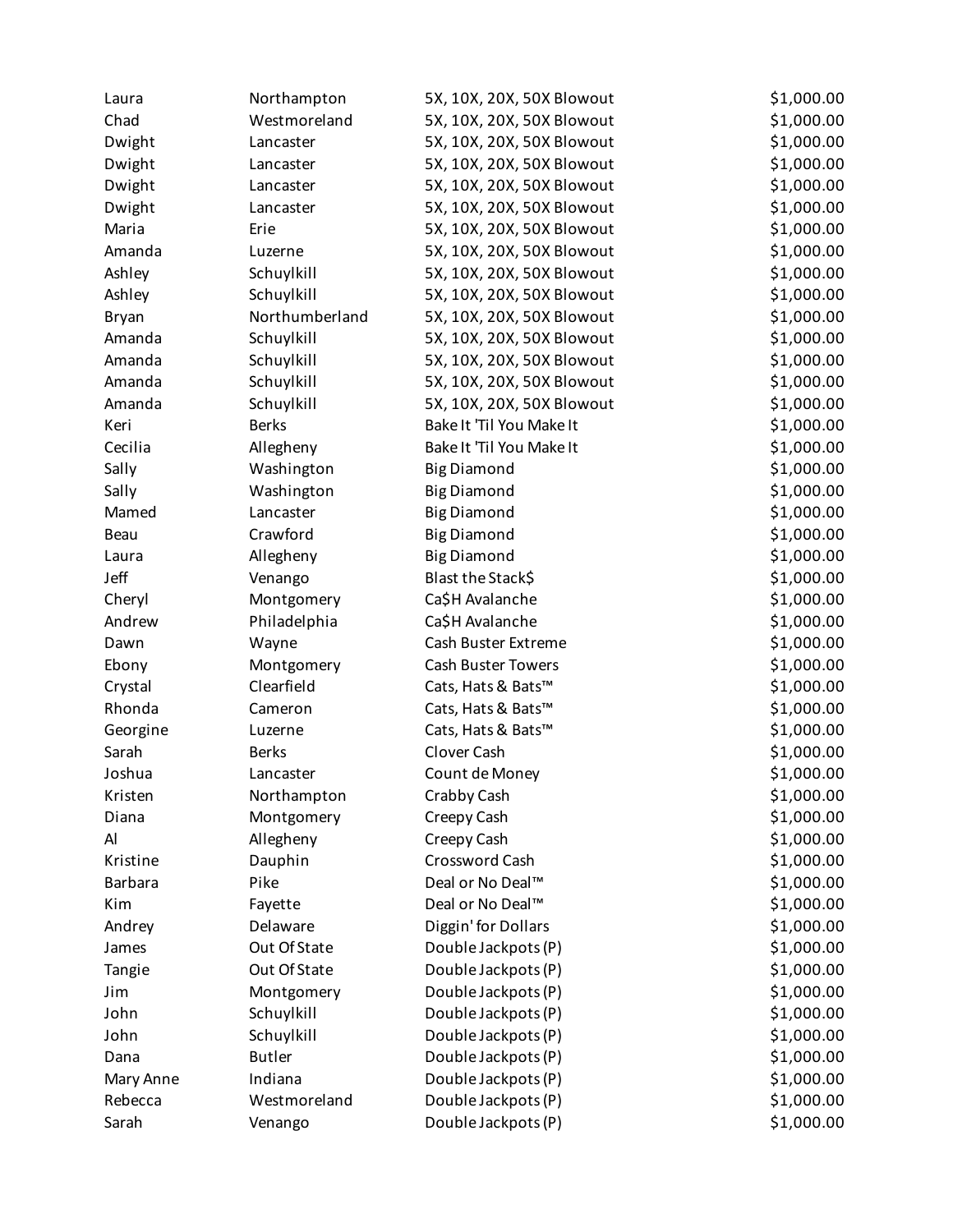| Jason      | Philadelphia  | Double Jackpots (P) | \$1,000.00 |
|------------|---------------|---------------------|------------|
| Raymond    | <b>Bucks</b>  | Double Jackpots (P) | \$1,000.00 |
| Sean       | Lackawanna    | Double Jackpots (P) | \$1,000.00 |
| Jennifer   | Luzerne       | Double Jackpots (P) | \$1,000.00 |
| Jennifer   | Luzerne       | Double Jackpots (P) | \$1,000.00 |
| Erik       | Crawford      | Double Jackpots (P) | \$1,000.00 |
| Maranda    | Blair         | Double Jackpots (P) | \$1,000.00 |
| Dana       | <b>Butler</b> | Electric 8s         | \$1,000.00 |
| Dana       | <b>Butler</b> | Electric 8s         | \$1,000.00 |
| Dana       | <b>Butler</b> | Electric 8s         | \$1,000.00 |
| Heather    | Chester       | Electric 8s         | \$1,000.00 |
| Sandra     | Pike          | Electric 8s         | \$1,000.00 |
| Ryan       | Allegheny     | Electric 8s         | \$1,000.00 |
| Ariante    | Lawrence      | Electric 8s         | \$1,000.00 |
| Deana      | Lancaster     | Electric 8s         | \$1,000.00 |
| Susan      | Northampton   | Electric 8s         | \$1,000.00 |
| Susan      | Northampton   | Electric 8s         | \$1,000.00 |
| Monica     | <b>Berks</b>  | Electric 8s         | \$1,000.00 |
| Douglas    | Lackawanna    | Fabulous 50         | \$1,000.00 |
| Tanya      | <b>Beaver</b> | Fabulous 50         | \$1,000.00 |
| Amy        | Columbia      | Fabulous 50         | \$1,000.00 |
| Austin     | Adams         | Fabulous 50         | \$1,000.00 |
| Austin     | Adams         | Fabulous 50         | \$1,000.00 |
| Austin     | Adams         | Fabulous 50         | \$1,000.00 |
| Austin     | Adams         | Fabulous 50         | \$1,000.00 |
| Angie      | Franklin      | Fabulous 50         | \$1,000.00 |
| Suzanne    | Erie          | Fabulous 50         | \$1,000.00 |
| Suzanne    | Erie          | Fabulous 50         | \$1,000.00 |
| Jason      | Montgomery    | Fabulous 50         | \$1,000.00 |
| David      | York          | Fabulous 50         | \$1,000.00 |
| James      | Montgomery    | Fabulous 50         | \$1,000.00 |
| James      | Montgomery    | Fabulous 50         | \$1,000.00 |
| Jackie     | <b>Bucks</b>  | Fabulous 50         | \$1,000.00 |
| Cynthia    | Carbon        | Fabulous 50         | \$1,000.00 |
| Kim        | Philadelphia  | Fabulous 50         | \$1,000.00 |
| Tyler      | Philadelphia  | Fabulous 50         | \$1,000.00 |
| Marguerite | Allegheny     | Fabulous 50         | \$1,000.00 |
| Cory       | Jefferson     | Fabulous 50         | \$1,000.00 |
| Theresa    | <b>Berks</b>  | Fabulous 50         | \$1,000.00 |
| Theresa    | <b>Berks</b>  | Fabulous 50         | \$1,000.00 |
| Ryan       | Monroe        | Fabulous 50         | \$1,000.00 |
| Ryan       | Monroe        | Fabulous 50         | \$1,000.00 |
| Laura      | Lycoming      | Fabulous 50         | \$1,000.00 |
| Harold     | Montgomery    | Fall Into Money     | \$1,000.00 |
| John       | Delaware      | Fall Into Money     | \$1,000.00 |
| Laura      | Lycoming      | Fall Into Money     | \$1,000.00 |
| Heather    | Crawford      | First Class Cash    | \$1,000.00 |
| Heather    | Crawford      | First Class Cash    | \$1,000.00 |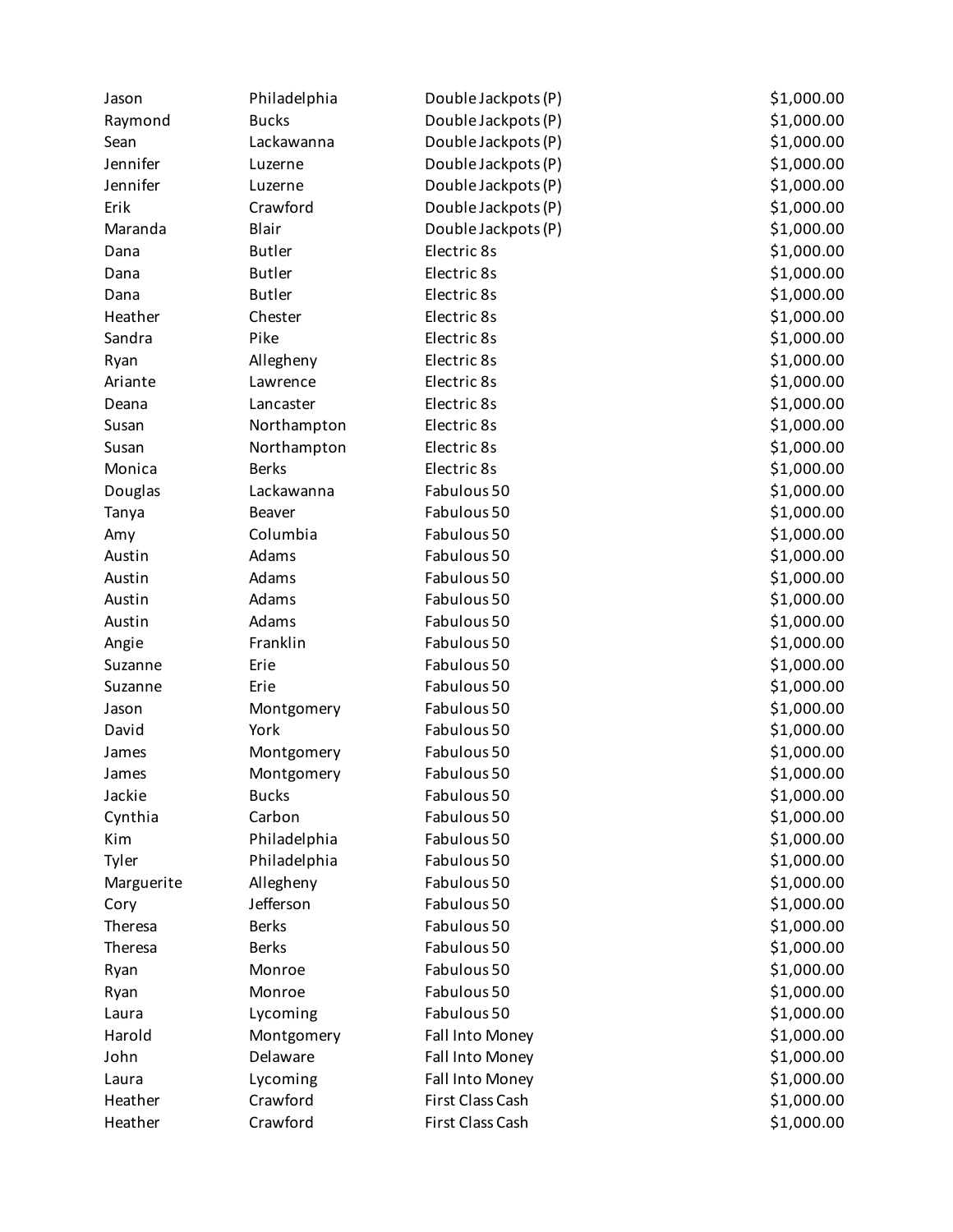| Kim        | Erie          | First Class Cash           | \$1,000.00 |
|------------|---------------|----------------------------|------------|
| Kim        | Erie          | First Class Cash           | \$1,000.00 |
| Jacqueline | Luzerne       | First Class Cash           | \$1,000.00 |
| Cynthia    | Carbon        | First Class Cash           | \$1,000.00 |
| Naki       | Philadelphia  | First Class Cash           | \$1,000.00 |
| Justin     | Schuylkill    | First Class Cash           | \$1,000.00 |
| Christina  | Lackawanna    | First Class Cash           | \$1,000.00 |
| Aidan      | Snyder        | Gone Fishin'               | \$1,000.00 |
| Zachery    | York          | Gorilla Go Wild            | \$1,000.00 |
| Zachery    | York          | Gorilla Go Wild            | \$1,000.00 |
| Christina  | Dauphin       | Grumpy Cat <sup>®</sup>    | \$1,000.00 |
| Michelene  | Westmoreland  | Jungle Tumble Jackpots (P) | \$1,000.00 |
| Jodi       | Allegheny     | Jungle Tumble Jackpots (P) | \$1,000.00 |
| Jodi       | Allegheny     | Jungle Tumble Jackpots (P) | \$1,000.00 |
| Jodi       | Allegheny     | Jungle Tumble Jackpots (P) | \$1,000.00 |
| Jodi       | Allegheny     | Jungle Tumble Jackpots (P) | \$1,000.00 |
| Kathleen   | Lancaster     | Jungle Tumble Jackpots (P) | \$1,000.00 |
| Benjamin   | Dauphin       | Jungle Tumble Jackpots (P) | \$1,000.00 |
| Mamed      | Lancaster     | Jungle Tumble Jackpots (P) | \$1,000.00 |
| Elizabeth  | Cumberland    | Jungle Tumble Jackpots (P) | \$1,000.00 |
| William    | Union         | Jungle Tumble Jackpots (P) | \$1,000.00 |
| Sandra     | Pike          | Jungle Tumble Jackpots (P) | \$1,000.00 |
| Timothy    | Washington    | Jungle Tumble Jackpots (P) | \$1,000.00 |
| Neil       | Allegheny     | Jungle Tumble Jackpots (P) | \$1,000.00 |
| Neil       | Allegheny     | Jungle Tumble Jackpots (P) | \$1,000.00 |
| Graham     | <b>Bucks</b>  | Jungle Tumble Jackpots (P) | \$1,000.00 |
| Christina  | Franklin      | <b>Lightning Bucks</b>     | \$1,000.00 |
| Cynthia    | Lehigh        | The Luckiest Number 13     | \$1,000.00 |
| Tyler      | Philadelphia  | Lucky You                  | \$1,000.00 |
| Michael    | Allegheny     | <b>Magnified Money</b>     | \$1,000.00 |
| Steven     | Monroe        | <b>Magnified Money</b>     | \$1,000.00 |
| Derek      | Westmoreland  | <b>Magnified Money</b>     | \$1,000.00 |
| Scott      | Dauphin       | <b>Magnified Money</b>     | \$1,000.00 |
| Ayodele    | Lebanon       | <b>Magnified Money</b>     | \$1,000.00 |
| Amanda     | <b>Bucks</b>  | <b>Magnified Money</b>     | \$1,000.00 |
| George     | <b>Berks</b>  | <b>Magnified Money</b>     | \$1,000.00 |
| Ellen      | Allegheny     | <b>Magnified Money</b>     | \$1,000.00 |
| Chris      | Washington    | Mega Multiplied            | \$1,000.00 |
| Diane      | Westmoreland  | Money Bee                  | \$1,000.00 |
| Diane      | Westmoreland  | Money Bee                  | \$1,000.00 |
| Theresa    | Washington    | Monopoly™                  | \$1,000.00 |
| Theresa    | Lehigh        | Neon Keno                  | \$1,000.00 |
| Cody       | Clinton       | Neon Keno                  | \$1,000.00 |
| Linda      | <b>Butler</b> | Pennsylvania Cash Drop     | \$1,000.00 |
| Dan        | Erie          | Pennsylvania Cash Drop     | \$1,000.00 |
| Jennifer   | Philadelphia  | Pennsylvania Cash Drop     | \$1,000.00 |
| Patricia   | Blair         | Pennsylvania Payout        | \$1,000.00 |
| Patricia   | Blair         | Pennsylvania Payout        | \$1,000.00 |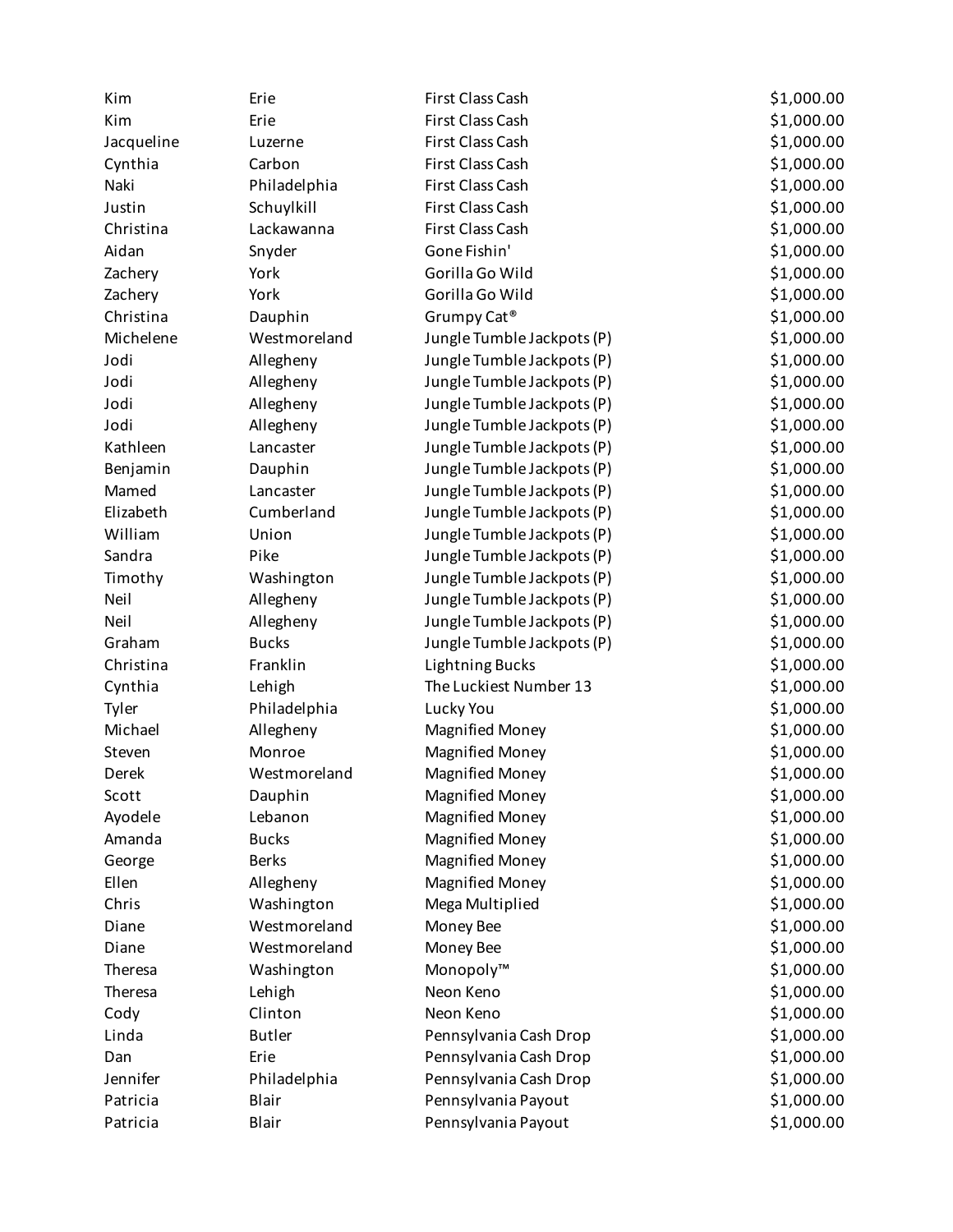| Morgan        | <b>Berks</b>  | Pennsylvania Payout          | \$1,000.00 |
|---------------|---------------|------------------------------|------------|
| Dana          | <b>Butler</b> | Pennsylvania Payout          | \$1,000.00 |
| Dana          | <b>Butler</b> | Pennsylvania Payout          | \$1,000.00 |
| Dana          | <b>Butler</b> | Pennsylvania Payout          | \$1,000.00 |
| Dana          | <b>Butler</b> | Pennsylvania Payout          | \$1,000.00 |
| Dana          | <b>Butler</b> | Pennsylvania Payout          | \$1,000.00 |
| Dana          | <b>Butler</b> | Pennsylvania Payout          | \$1,000.00 |
| Dana          | <b>Butler</b> | Pennsylvania Payout          | \$1,000.00 |
| Dana          | <b>Butler</b> | Pennsylvania Payout          | \$1,000.00 |
| Dana          | <b>Butler</b> | Pennsylvania Payout          | \$1,000.00 |
| Dana          | <b>Butler</b> | Pennsylvania Payout          | \$1,000.00 |
| Dana          | <b>Butler</b> | Pennsylvania Payout          | \$1,000.00 |
| Dana          | <b>Butler</b> | Pennsylvania Payout          | \$1,000.00 |
| Dana          | <b>Butler</b> | Pennsylvania Payout          | \$1,000.00 |
| Jason         | Montgomery    | Pennsylvania Payout          | \$1,000.00 |
| Sarah         | Allegheny     | Pennsylvania Payout          | \$1,000.00 |
| Tyler         | Philadelphia  | Pennsylvania Payout          | \$1,000.00 |
| Ryan          | Monroe        | Pennsylvania Payout          | \$1,000.00 |
| Sean          | Delaware      | Pennsylvania Payout          | \$1,000.00 |
| Philip        | Delaware      | Pennsylvania Payout          | \$1,000.00 |
| George        | York          | Pennsylvania Payout          | \$1,000.00 |
| Robert        | <b>Bucks</b>  | Pennsylvania VIP             | \$1,000.00 |
| Robert        | <b>Bucks</b>  | Pennsylvania VIP             | \$1,000.00 |
| Robert        | <b>Bucks</b>  | Pennsylvania VIP             | \$1,000.00 |
| Rodney        | Lancaster     | Pennsylvania VIP             | \$1,000.00 |
| Maryann       | Schuylkill    | Piggy Bank Payout            | \$1,000.00 |
| <b>Betsy</b>  | York          | <b>Pyramid Riches</b>        | \$1,000.00 |
| Deborah       | <b>Bucks</b>  | Red Hot 10s                  | \$1,000.00 |
| Cody          | Elk           | Red Hot 10s                  | \$1,000.00 |
| <b>Blaise</b> | Mifflin       | Red Hot 10s                  | \$1,000.00 |
| Christine     | Allegheny     | Red Hot 10s                  | \$1,000.00 |
| Amy-Marie     | <b>Berks</b>  | Red Hot 10s                  | \$1,000.00 |
| Shirley       | Delaware      | Red Hot Keno                 | \$1,000.00 |
| Richard       | Blair         | Red Hot Keno                 | \$1,000.00 |
| Eugene        | Luzerne       | Red Hot Keno                 | \$1,000.00 |
| Michael       | Columbia      | Bigfoot                      | \$1,000.00 |
| Sondra        | <b>Bucks</b>  | (Halloween) Big Money Slingo | \$1,000.00 |
| Ann           | Lackawanna    | Snow Me the Money            | \$1,000.00 |
| Richard       | Wayne         | Snow Me the Money            | \$1,000.00 |
| Lois          | York          | Snow Me the Money            | \$1,000.00 |
| Lois          | York          | Snow Me the Money            | \$1,000.00 |
| Ashley        | Schuylkill    | Snow Me the Money            | \$1,000.00 |
| Ashley        | Schuylkill    | Snow Me the Money            | \$1,000.00 |
| Tony          | Huntingdon    | Snow Me the Money            | \$1,000.00 |
| Stacie        | Allegheny     | Snow Me the Money            | \$1,000.00 |
| Kara          | <b>Bucks</b>  | Snow Me the Money            | \$1,000.00 |
| Kara          | <b>Bucks</b>  | Snow Me the Money            | \$1,000.00 |
| Ashley        | <b>Bucks</b>  | The Price is Right™          | \$1,000.00 |